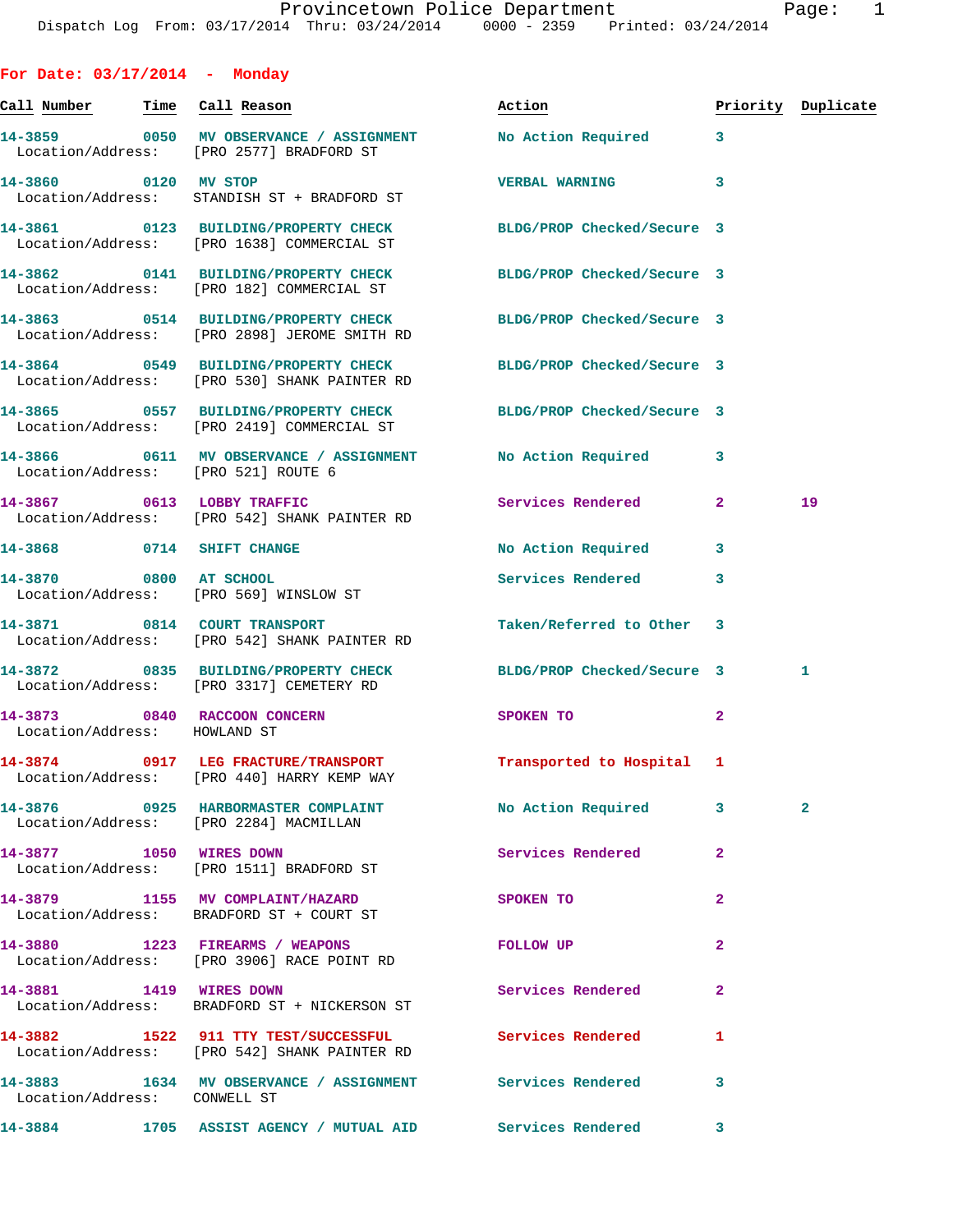|                                  |                                                                                          | Provincetown Police Department<br>Dispatch Log From: 03/17/2014 Thru: 03/24/2014 0000 - 2359 Printed: 03/24/2014 |                | Pa |
|----------------------------------|------------------------------------------------------------------------------------------|------------------------------------------------------------------------------------------------------------------|----------------|----|
|                                  | Location/Address: [PRO 1077] PLEASANT ST                                                 |                                                                                                                  |                |    |
|                                  | Location/Address: [PRO 542] SHANK PAINTER RD                                             | 14-3885 1738 911 TTY TEST/SUCCESSFUL Services Rendered 1                                                         |                |    |
|                                  | 14-3886 1755 911 GENERAL/MISDIAL<br>Location/Address: [PRO 3222] ALDEN ST                | <b>Services Rendered</b>                                                                                         | 1              |    |
|                                  | Location/Address: [PRO 447] JEROME SMITH RD                                              | 14-3887 1818 BUILDING/PROPERTY CHECK BLDG/PROP Checked/Secure 3                                                  |                |    |
| Location/Address: BRADFORD ST    |                                                                                          | 14-3888 1824 BUILDING/PROPERTY CHECK BLDG/PROP Checked/Secure 3                                                  |                |    |
|                                  | 14-3889 1837 MV COMPLAINT<br>Location/Address: [PRO 542] SHANK PAINTER RD                | Services Rendered                                                                                                | $\overline{2}$ |    |
|                                  | 14-3890 1908 MV OBSERVANCE / ASSIGNMENT<br>Location/Address: CONWELL ST + OFF CONWELL ST | Services Rendered                                                                                                | 3              |    |
|                                  | 14-3891 1930 BUILDING/PROPERTY CHECK<br>Location/Address: [PRO 519] RACE POINT RD        | BLDG/PROP Checked/Secure 3                                                                                       |                |    |
|                                  | 14-3892 1956 BUILDING/PROPERTY CHECK<br>Location/Address: [PRO 75] CAPTAIN BERTIE RD     | <b>Services Rendered</b>                                                                                         | 3              |    |
| Location/Address: COMMERCIAL ST  |                                                                                          | 14-3893 2011 BUILDING/PROPERTY CHECK Services Rendered                                                           | 3              |    |
| 14-3894 2031 VALVES CLOSED       |                                                                                          | Services Rendered 3                                                                                              |                |    |
|                                  | 14-3895 2050 BUILDING/PROPERTY CHECK<br>Location/Address: [PRO 379] COMMERCIAL ST        | BLDG/PROP Checked/Secure 3                                                                                       |                |    |
|                                  | 14-3898 2153 BIKE DISPOSAL<br>Location/Address: [PRO 2] ALDEN ST                         | BLDG/PROP Checked/Secure 2                                                                                       |                |    |
|                                  | Location/Address: [PRO 1638] COMMERCIAL ST                                               | 14-3897 2154 BUILDING/PROPERTY CHECK BLDG/PROP Checked/Secure 3                                                  |                |    |
|                                  | 14-3899 2228 BUILDING/PROPERTY CHECK<br>Location/Address: [PRO 433] RYDER ST EXT         | Services Rendered                                                                                                | 3              |    |
|                                  | Location/Address: [PRO 3287] ROUTE 6                                                     | 14-3900 2233 BUILDING/PROPERTY CHECK BLDG/PROP Checked/Secure 3                                                  |                |    |
|                                  | 14-3901 2342 BUILDING/PROPERTY CHECK<br>Location/Address: [PRO 530] SHANK PAINTER RD     | BLDG/PROP Checked/Secure 3                                                                                       |                |    |
|                                  | 14-3902 2344 BUILDING/PROPERTY CHECK<br>Location/Address: [PRO 516] RACE POINT RD        | BLDG/PROP Checked/Secure 3                                                                                       |                |    |
|                                  | 14-3903 2351 BAR CHECK<br>Location/Address: [PRO 2737] COMMERCIAL ST                     | No Action Required                                                                                               | $\mathbf{2}$   |    |
|                                  | Location/Address: [PRO 338] SHANK PAINTER RD                                             | 14-3904 2356 BUILDING/PROPERTY CHECK BLDG/PROP Checked/Secure 3                                                  |                |    |
| For Date: $03/18/2014$ - Tuesday |                                                                                          |                                                                                                                  |                |    |
|                                  | Location/Address: [PRO 413] CONWELL ST                                                   | 14-3905 0016 MV OBSERVANCE / ASSIGNMENT Services Rendered                                                        | 3              |    |
|                                  |                                                                                          | 14-3906 0025 MV OBSERVANCE / ASSIGNMENT Services Rendered<br>Location/Address: [PRO 2494] BRADFORD ST            | 3              |    |
|                                  | Location/Address: BRADFORD ST + RYDER ST                                                 | 14-3907 0048 MV OBSERVANCE / ASSIGNMENT Services Rendered                                                        | 3              |    |
| 14-3908 0054 LOBBY TRAFFIC       |                                                                                          | Services Rendered                                                                                                | $\mathbf{2}^-$ | 1  |

Page: 2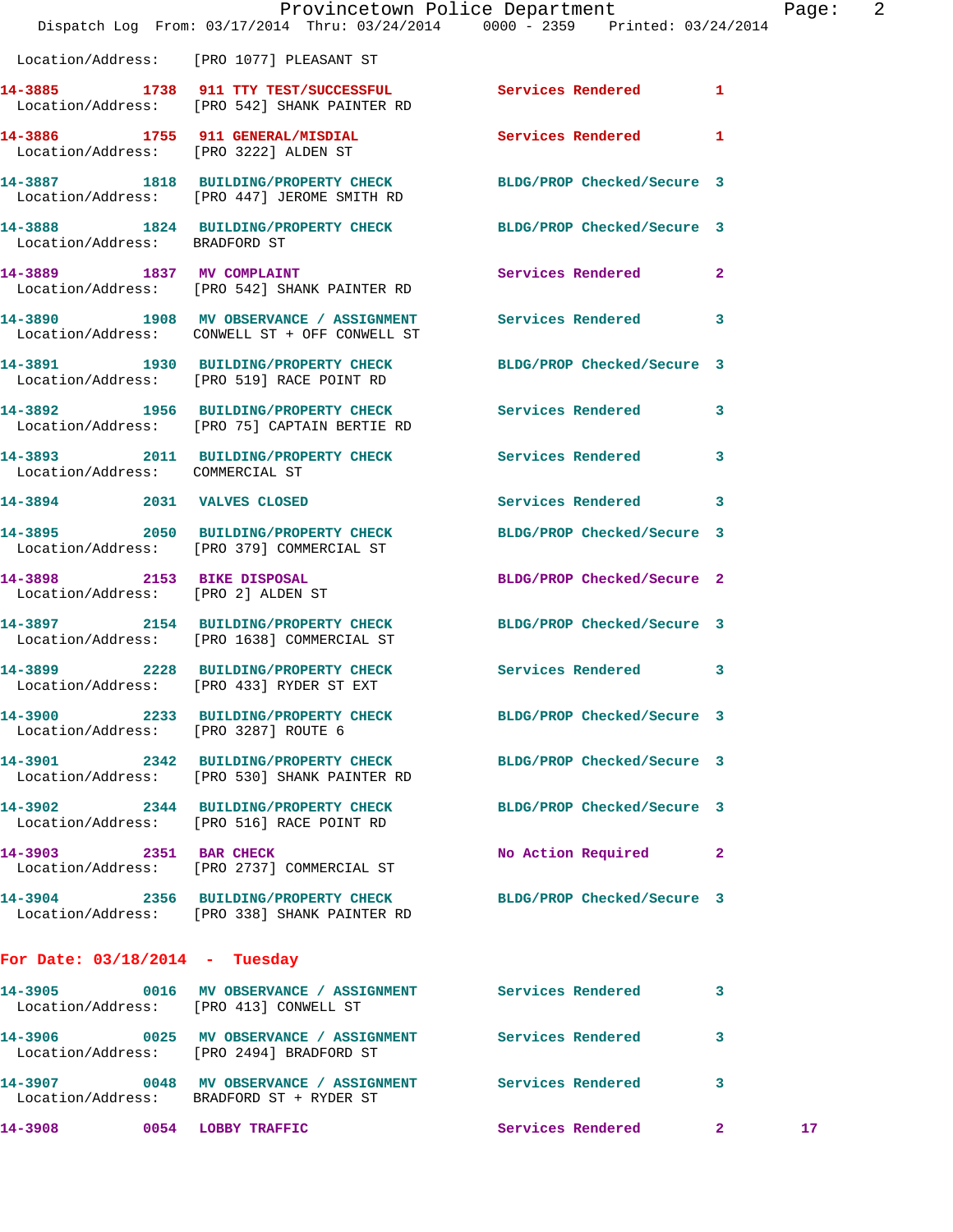|                                                                  | Provincetown Police Department<br>Dispatch Log From: 03/17/2014 Thru: 03/24/2014 0000 - 2359 Printed: 03/24/2014 |                            | $\overline{3}$<br>Page: |
|------------------------------------------------------------------|------------------------------------------------------------------------------------------------------------------|----------------------------|-------------------------|
|                                                                  | Location/Address: [PRO 542] SHANK PAINTER RD                                                                     |                            |                         |
|                                                                  | 14-3909 0113 BUILDING/PROPERTY CHECK BLDG/PROP Checked/Secure 3<br>Location/Address: [PRO 2419] COMMERCIAL ST    |                            |                         |
|                                                                  | 14-3910 0137 BUILDING/PROPERTY CHECK<br>Location/Address: [PRO 488] MAYFLOWER AVE                                | BLDG/PROP Checked/Secure 3 |                         |
|                                                                  | 14-3911 0151 BUILDING/PROPERTY CHECK<br>Location/Address: [PRO 3430] COMMERCIAL ST                               | BLDG/PROP Checked/Secure 3 |                         |
| Location/Address: [PRO 1646] WINSLOW ST                          | 14-3912 0249 BUILDING/PROPERTY CHECK BLDG/PROP Checked/Secure 3                                                  |                            |                         |
|                                                                  | 14-3913 0351 BUILDING/PROPERTY CHECK<br>Location/Address: [PRO 2898] JEROME SMITH RD                             | BLDG/PROP Checked/Secure 3 |                         |
|                                                                  | 14-3914 0410 BUILDING/PROPERTY CHECK<br>Location/Address: [PRO 99] COMMERCIAL ST                                 | BLDG/PROP Checked/Secure 3 |                         |
|                                                                  | 14-3915 0417 BUILDING/PROPERTY CHECK<br>Location/Address: [PRO 444] HIGH POLE HILL                               | BLDG/PROP Checked/Secure 3 |                         |
|                                                                  | 14-3916 0444 BUILDING/PROPERTY CHECK<br>Location/Address: [PRO 106] COMMERCIAL ST                                | <b>Services Rendered</b> 3 |                         |
|                                                                  | 14-3917 0518 BUILDING/PROPERTY CHECK<br>Location/Address: [PRO 519] RACE POINT RD                                | BLDG/PROP Checked/Secure 3 |                         |
|                                                                  | 14-3918 0701 DAMAGED MAILBOX<br>Location/Address: [PRO 707] BAYBERRY AVE                                         | Services Rendered 3        |                         |
| Location/Address: [PRO 3287] ROUTE 6                             | 14-3919 0749 BUILDING/PROPERTY CHECK                                                                             | BLDG/PROP Checked/Secure 3 |                         |
|                                                                  | 14-3920 0754 BUILDING/PROPERTY CHECK Services Rendered 3<br>Location/Address: [PRO 3430] COMMERCIAL ST           |                            |                         |
| 14-3921 0811 AT SCHOOL<br>Location/Address: [PRO 569] WINSLOW ST |                                                                                                                  | <b>Services Rendered</b>   | 3                       |
| 14-3922                                                          | 0911 BUILDING/PROPERTY CHECK Services Rendered 3<br>Location/Address: [PRO 2490] PROVINCELANDS RD                |                            |                         |
| Location/Address: [PRO 429] DYER ST                              | 14-3923 0928 ACCIDENTS/DETAINMENT NOTICE Services Rendered 3                                                     |                            |                         |
|                                                                  | 14-3924 1014 MV OBSERVANCE / ASSIGNMENT VERBAL WARNING 3<br>Location/Address: [PRO 106] COMMERCIAL ST            |                            |                         |
| Location/Address: [PRO 571] ALDEN ST                             | 14-3925 1019 BUILDING/PROPERTY CHECK BLDG/PROP Checked/Secure 3                                                  |                            |                         |
|                                                                  | 14-3926 1036 VERBAL SPEED VERBAL WARNING 3<br>Location/Address: PILGRIM HEIGHTS RD + BRADFORD ST EXT             |                            |                         |
|                                                                  | 14-3927 1043 MV OBSERVANCE / ASSIGNMENT Services Rendered<br>Location/Address: [PRO 606] CONWELL ST              |                            | 3                       |
| Location/Address: [PRO 2513] ROUTE 6                             | 14-3928 1119 MV OBSERVANCE / ASSIGNMENT Services Rendered 3                                                      |                            |                         |
| 14-3929 1124 MV STOP<br>Location/Address: [PRO 2513] ROUTE 6     |                                                                                                                  | <b>VERBAL WARNING</b>      | 3                       |
| 14-3930 1138 MV STOP<br>Location/Address: [PRO 2479] ROUTE 6     |                                                                                                                  | VERBAL WARNING 3           |                         |
| 14-3931 1247 AT SCHOOL                                           | Location/Address: [PRO 569] WINSLOW ST                                                                           | Services Rendered          | 3                       |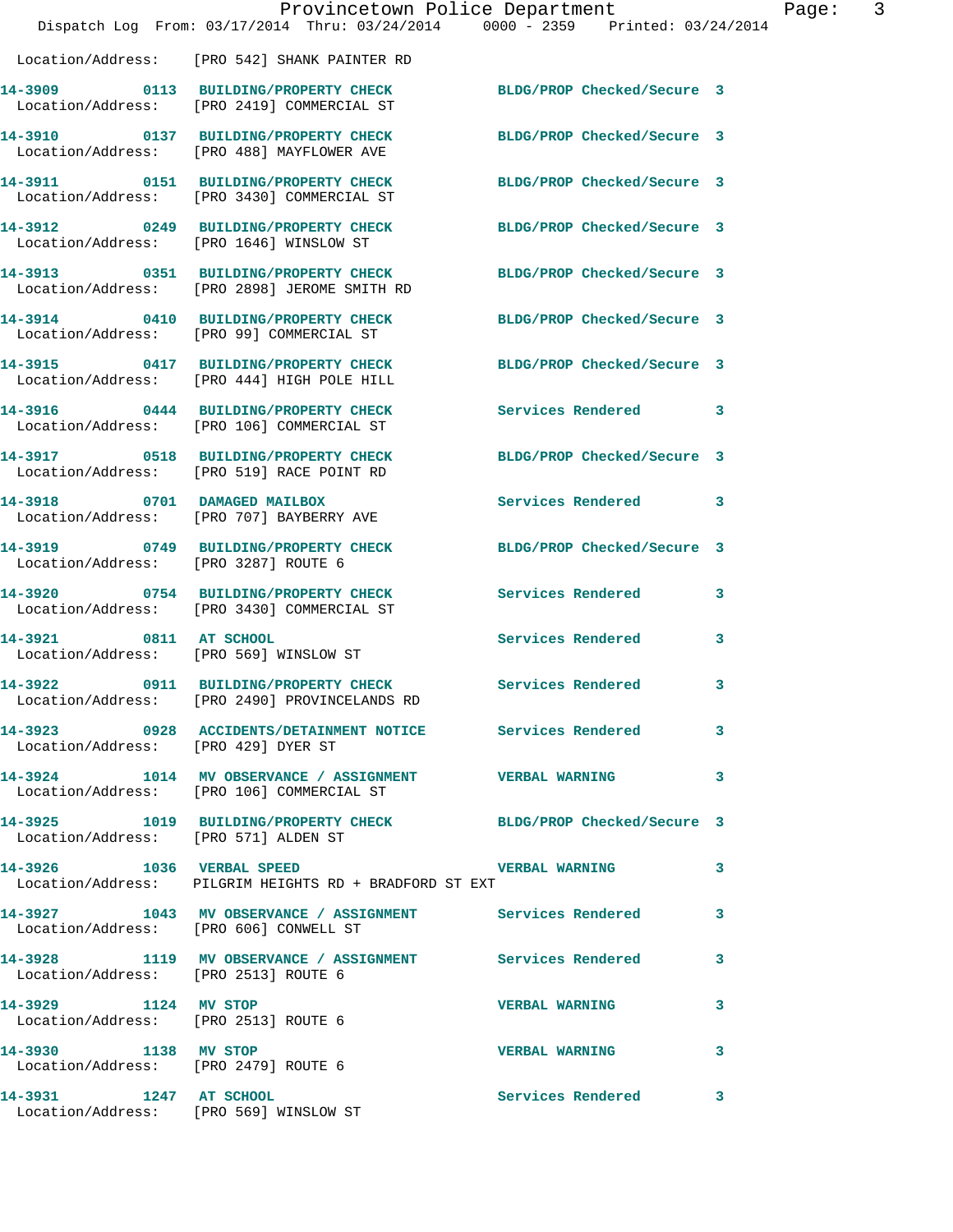|                                                          | Provincetown Police Department<br>Dispatch Log From: 03/17/2014 Thru: 03/24/2014 0000 - 2359 Printed: 03/24/2014 |                                           |                |
|----------------------------------------------------------|------------------------------------------------------------------------------------------------------------------|-------------------------------------------|----------------|
|                                                          | 14-3932 1251 PARK, WALK & TALK 1988 Services Rendered<br>Location/Address: [PRO 537] SHANK PAINTER RD            |                                           | $\overline{2}$ |
|                                                          | 14-3933 1351 BUILDING/PROPERTY CHECK BLDG/PROP Checked/Secure 3<br>Location/Address: [PRO 3317] CEMETERY RD      |                                           |                |
|                                                          | 14-3934 1354 PARKED MV COMPLAINT<br>Location/Address: [PRO 1115] STANDISH ST                                     | SPOKEN TO                                 | $\mathbf{2}$   |
| 14-3935 1406 COURT RUN                                   | Location/Address: [PRO 542] SHANK PAINTER RD                                                                     | No Action Required                        | 3              |
|                                                          | 14-3936 1503 ANIMAL CALL<br>Location/Address: [PRO 1439] UPPER MILLER HILL RD                                    | Services Rendered                         | $\mathbf{2}$   |
|                                                          | 14-3937 1536 PARK, WALK & TALK 1999 Services Rendered<br>Location/Address: [PRO 175] COMMERCIAL ST               |                                           | $\mathbf{2}$   |
| Location/Address: RACE POINT RD                          | 14-3939 1544 ANIMAL CALL-DECEASED RACOON Services Rendered                                                       |                                           | 3              |
| 14-3938 1556 MV STOP<br>Location/Address: ROUTE 6        |                                                                                                                  | <b>VERBAL WARNING</b>                     | 3              |
| Location/Address: [PRO 1562] CONWELL ST                  | 14-3940 1632 MV OBSERVANCE / ASSIGNMENT Services Rendered                                                        |                                           | 3              |
|                                                          | 14-3941 1708 BUILDING/PROPERTY CHECK<br>Location/Address: [PRO 2419] COMMERCIAL ST                               | BLDG/PROP Checked/Secure 3                |                |
|                                                          | 14-3943 1745 BUILDING/PROPERTY CHECK BLDG/PROP Checked/Secure 3<br>Location/Address: [PRO 519] RACE POINT RD     |                                           |                |
|                                                          | 14-3944 1745 BUILDING/PROPERTY CHECK BLDG/PROP Checked/Secure 3<br>Location/Address: [PRO 564] BAYBERRY AVE      |                                           |                |
| 14-3945 1746 ALARM - GENERAL                             | Location/Address: [PRO 2817] COMMODORE AVE                                                                       | False Alarm <b>Francisco Execute 1986</b> | 1              |
|                                                          | 14-3946 1837 BUILDING/PROPERTY CHECK<br>Location/Address: [PRO 447] JEROME SMITH RD                              | BLDG/PROP Checked/Secure 3                |                |
| 14-3947 1857 ANIMAL CALL                                 | Location/Address: HARRY KEMP WAY + FISHBURN CT                                                                   | <b>GONE ON ARRIVAL</b>                    |                |
|                                                          | 14-3948 1900 MEDICAL EMERGENCY<br>Location/Address: [PRO 440] HARRY KEMP WAY                                     | Transported to Hospital                   | 1              |
| 14-3950 1911 MV COMPLAINT<br>Location/Address: MEADOW RD |                                                                                                                  | Services Rendered                         | $\overline{2}$ |
|                                                          | 14-3951 2004 BUILDING/PROPERTY CHECK BLDG/PROP Checked/Secure 3<br>Location/Address: [PRO 564] BAYBERRY AVE      |                                           |                |
| 14-3952 2025 ALARM - FIRE                                | Location/Address: [PRO 105] COMMERCIAL ST                                                                        | <b>Services Rendered</b>                  | 1              |
| 14-3953 2042 FOLLOW UP<br>Location/Address: MEADOW RD    |                                                                                                                  | No Action Required                        | $\mathbf{2}$   |
|                                                          | 14-3954 2044 MV OBSERVANCE / ASSIGNMENT No Action Required<br>Location/Address: [PRO 105] COMMERCIAL ST          |                                           | 3              |
|                                                          | 14-3956 2047 BUILDING/PROPERTY CHECK BLDG/PROP Checked/Secure 3<br>Location/Address: [PRO 3256] COMMERCIAL ST    |                                           |                |
|                                                          | 14-3957 2048 BUILDING/PROPERTY CHECK BLDG/PROP Checked/Secure 3<br>Location/Address: [PRO 16] MAYFLOWER AVE      |                                           |                |
| 14-3958 2121 COMPLAINT                                   | Location/Address: [PRO 1176] TREMONT ST                                                                          | SPOKEN TO                                 | 3              |

Page:  $4$ <br>14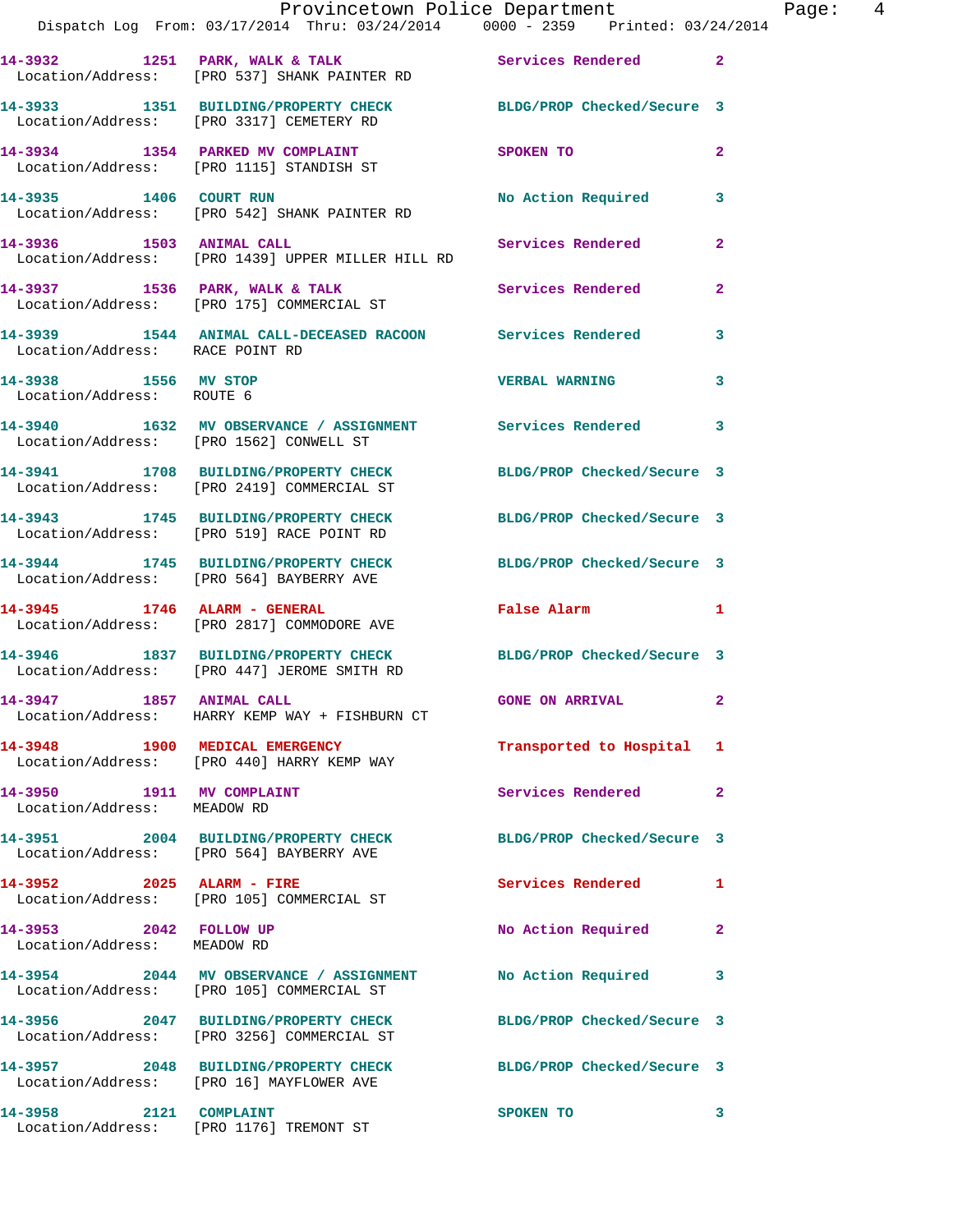|                                        | 14-3959 2135 BUILDING/PROPERTY CHECK BLDG/PROP Checked/Secure 3<br>Location/Address: [PRO 182] COMMERCIAL ST    |                            |   |    |
|----------------------------------------|-----------------------------------------------------------------------------------------------------------------|----------------------------|---|----|
|                                        | 14-3955 2138 BUILDING/PROPERTY CHECK BLDG/PROP Checked/Secure 3<br>Location/Address: [PRO 3259] MACMILLAN WHARF |                            |   |    |
|                                        | 14-3960 2148 BUILDING/PROPERTY CHECK<br>Location/Address: [PRO 530] SHANK PAINTER RD                            | BLDG/PROP Checked/Secure 3 |   |    |
|                                        | 14-3964 2200 ASSIST CITIZEN<br>Location/Address: [PRO 204] COMMERCIAL ST                                        | Services Rendered 3        |   |    |
|                                        | 14-3961 2206 BUILDING/PROPERTY CHECK<br>Location/Address: [PRO 306] COMMERCIAL ST                               | BLDG/PROP Checked/Secure 3 |   |    |
|                                        | 14-3963 2214 BUILDING/PROPERTY CHECK<br>Location/Address: [PRO 545] SHANK PAINTER RD                            | BLDG/PROP Checked/Secure 3 |   |    |
|                                        | 14-3965 2310 BUILDING/PROPERTY CHECK<br>Location/Address: [PRO 1778] SHANK PAINTER RD                           | BLDG/PROP Checked/Secure 3 |   |    |
|                                        | 14-3966 2334 BUILDING/PROPERTY CHECK BLDG/PROP Checked/Secure 3<br>Location/Address: [PRO 447] JEROME SMITH RD  |                            |   |    |
| Location/Address: [PRO 3429] OAK DR    | 14-3967 2334 BUILDING/PROPERTY CHECK BLDG/PROP Checked/Secure 3                                                 |                            |   |    |
|                                        | 14-3968 2335 MEDICAL EMERGENCY<br>Location/Address: [PRO 2039] PILGRIM HEIGHTS RD                               | Transported to Hospital 1  |   |    |
|                                        | 14-3969 2353 BUILDING/PROPERTY CHECK Services Rendered 3<br>Location/Address: [PRO 433] RYDER ST EXT            |                            |   |    |
|                                        | 14-3970 2357 BUILDING/PROPERTY CHECK BLDG/PROP Checked/Secure 3<br>Location/Address: [PRO 175] COMMERCIAL ST    |                            |   |    |
| For Date: $03/19/2014$ - Wednesday     |                                                                                                                 |                            |   |    |
|                                        | 14-3971 0019 LOBBY TRAFFIC<br>Location/Address: [PRO 542] SHANK PAINTER RD                                      | Services Rendered 2        |   | 19 |
|                                        | 14-3972 0019 BUILDING/PROPERTY CHECK BLDG/PROP Checked/Secure 3<br>Location/Address: [PRO 3259] MACMILLAN WHARF |                            |   |    |
| Location/Address: [PRO 606] CONWELL ST | 14-3973 0035 MV OBSERVANCE / ASSIGNMENT                                                                         | <b>Services Rendered</b>   |   |    |
| Location/Address: [PRO 43] BRADFORD ST |                                                                                                                 |                            | 3 |    |
|                                        | 14-3975 0129 BUILDING/PROPERTY CHECK<br>Location/Address: [PRO 2206] COMMERCIAL ST                              | BLDG/PROP Checked/Secure 3 |   |    |
|                                        | 14-3976 0134 BUILDING/PROPERTY CHECK<br>Location/Address: [PRO 516] RACE POINT RD                               | BLDG/PROP Checked/Secure 3 |   |    |
| 14-3977                                | 0230 BUILDING/PROPERTY CHECK                                                                                    | BLDG/PROP Checked/Secure 3 |   |    |

**14-3978 0350 BUILDING/PROPERTY CHECK BLDG/PROP Checked/Secure 3** 

**14-3979 0412 BUILDING/PROPERTY CHECK BLDG/PROP Checked/Secure 3** 

**14-3980 0417 BUILDING/PROPERTY CHECK Services Rendered 3** 

**14-3981 0425 BUILDING/PROPERTY CHECK BLDG/PROP Checked/Secure 3** 

Location/Address: [PRO 2] ALDEN ST

Location/Address: [PRO 545] SHANK PAINTER RD

Location/Address: [PRO 3296] SHANK PAINTER RD

Location/Address: [PRO 564] BAYBERRY AVE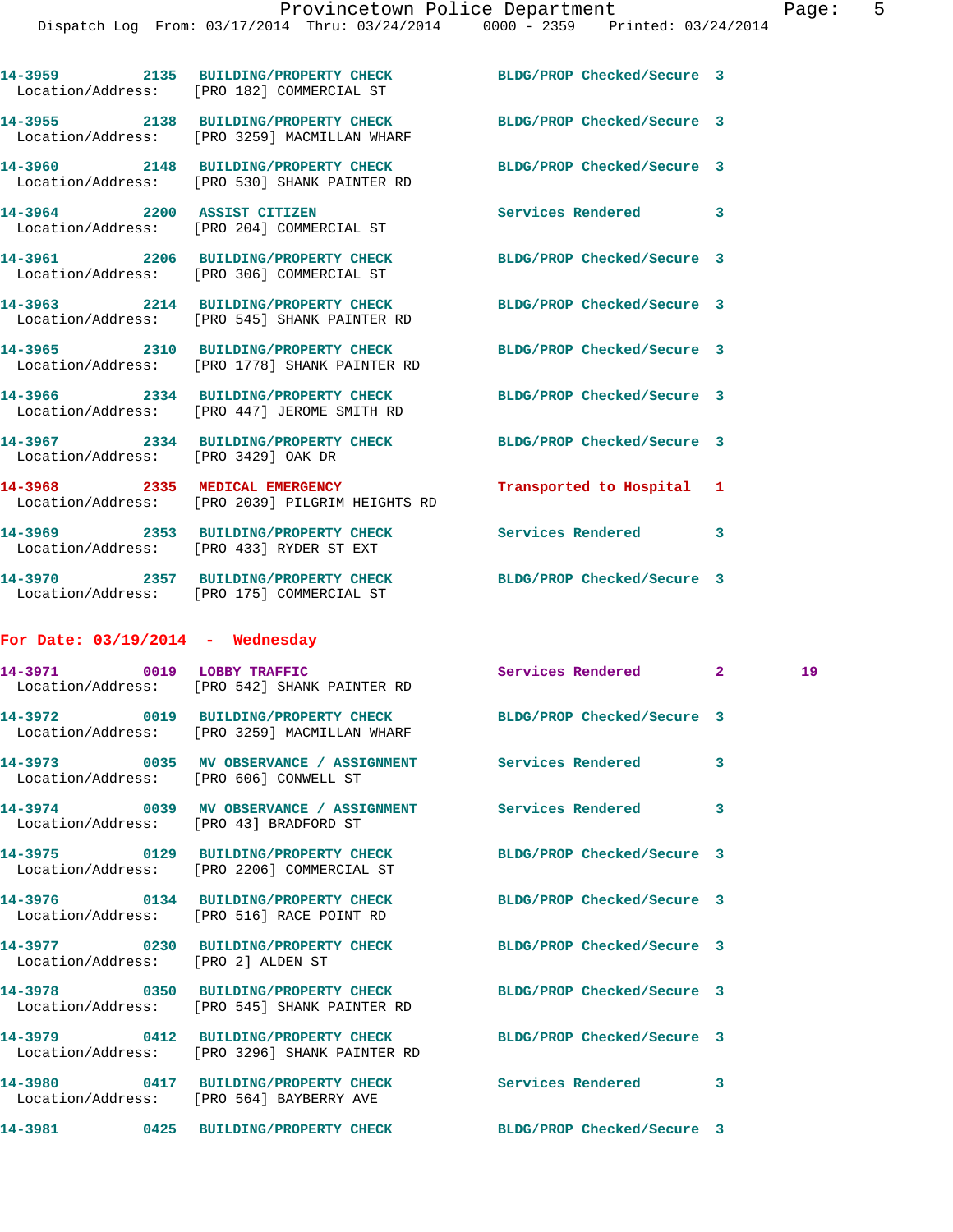|                                                                      | Provincetown Police Department<br>Dispatch Log From: 03/17/2014 Thru: 03/24/2014 0000 - 2359 Printed: 03/24/2014 |                            |                |
|----------------------------------------------------------------------|------------------------------------------------------------------------------------------------------------------|----------------------------|----------------|
|                                                                      | Location/Address: [PRO 488] MAYFLOWER AVE                                                                        |                            |                |
|                                                                      | 14-3982 0509 BUILDING/PROPERTY CHECK<br>Location/Address: [PRO 3609] COMMERCIAL ST                               | BLDG/PROP Checked/Secure 3 |                |
|                                                                      | 14-3983 0535 PARK, WALK & TALK<br>Location/Address: [PRO 516] RACE POINT RD                                      | No Action Required         | $\overline{2}$ |
| Location/Address: ROUTE 6 + HOWLAND ST                               | 14-3984 0539 MV OBSERVANCE / ASSIGNMENT                                                                          | <b>No Action Required</b>  | 3              |
|                                                                      | 14-3985 0730 BUILDING/PROPERTY CHECK<br>Location/Address: [PRO 3318] CEMETERY RD                                 | BLDG/PROP Checked/Secure 3 |                |
| Location/Address: [PRO 3429] OAK DR                                  | 14-3988 0750 BUILDING/PROPERTY CHECK                                                                             | BLDG/PROP Checked/Secure 3 |                |
|                                                                      | 14-3986 0751 BUILDING/PROPERTY CHECK<br>Location/Address: [PRO 447] JEROME SMITH RD                              | BLDG/PROP Checked/Secure 3 |                |
|                                                                      | 14-3987 0755 BUILDING/PROPERTY CHECK<br>Location/Address: [PRO 2483] COMMERCIAL ST                               | BLDG/PROP Checked/Secure 3 |                |
| 14-3989 0807 AT SCHOOL                                               | Location/Address: [PRO 569] WINSLOW ST                                                                           | Services Rendered          | 3              |
| Location/Address: [PRO 3287] ROUTE 6                                 | 14-3990 0840 BUILDING/PROPERTY CHECK                                                                             | BLDG/PROP Checked/Secure 3 |                |
|                                                                      | 14-3991 0845 MV OBSERVANCE / ASSIGNMENT Services Rendered<br>Location/Address: CONWELL ST + HARRY KEMP WAY       |                            | 3              |
| Location/Address: [PRO 2513] ROUTE 6                                 | 14-3992       0853   MV OBSERVANCE / ASSIGNMENT       Services Rendered                                          |                            | 3              |
| 14-3993 0900 MV STOP<br>Location/Address: [PRO 2513] ROUTE 6         |                                                                                                                  | <b>VERBAL WARNING</b>      | 3              |
| $14-3994$ 0953 T/T COMPLAINT                                         | Location/Address: MECHANIC ST + BRADFORD ST                                                                      | Services Rendered          | $\mathbf{2}$   |
| 14-3995 0955 WOUNDED FOX<br>Location/Address: [PRO 890] CONWELL ST   |                                                                                                                  | <b>GONE ON ARRIVAL</b>     | $\mathbf{2}$   |
| Location/Address: [PRO 3222] ALDEN ST                                | 14-3996 1016 ALTERED STATUS/TRANSPORT Transported to Hospital 1                                                  |                            |                |
| Location/Address: [PRO 2] ALDEN ST                                   | 14-3998 1056 BUILDING/PROPERTY CHECK BLDG/PROP Checked/Secure 3                                                  |                            |                |
| 14-3999 1125 REASSURANCE F/U<br>Location/Address: [PRO 963] KILEY CT |                                                                                                                  | Services Rendered          | 3              |
|                                                                      | 14-4000 1147 BUILDING/PROPERTY CHECK<br>Location/Address: [PRO 16] BRADFORD ST                                   | BLDG/PROP Checked/Secure 3 |                |
| Refer To Accident: 14-8-AC                                           | 14-4001 1218 TRUCK VS PARKED MV<br>Location/Address: [PRO 2500] COMMERCIAL ST                                    | Services Rendered          | 1              |
| 14-4002 1258 COURT RUN                                               | Location/Address: [PRO 542] SHANK PAINTER RD                                                                     | <b>Services Rendered</b>   | 3              |
| Location/Address: CONWELL ST                                         | 14-4003 1327 MV OBSERVANCE / ASSIGNMENT Services Rendered                                                        |                            | 3              |
| Location/Address: [PRO 571] ALDEN ST                                 | 14-4004 1355 BUILDING/PROPERTY CHECK BLDG/PROP Checked/Secure 3                                                  |                            |                |
|                                                                      | 14-4007 1419 MV OBSERVANCE / ASSIGNMENT Services Rendered<br>Location/Address: [PRO 2242] SHANK PAINTER RD       |                            | 3              |

Page: 6<br> $\frac{14}{9}$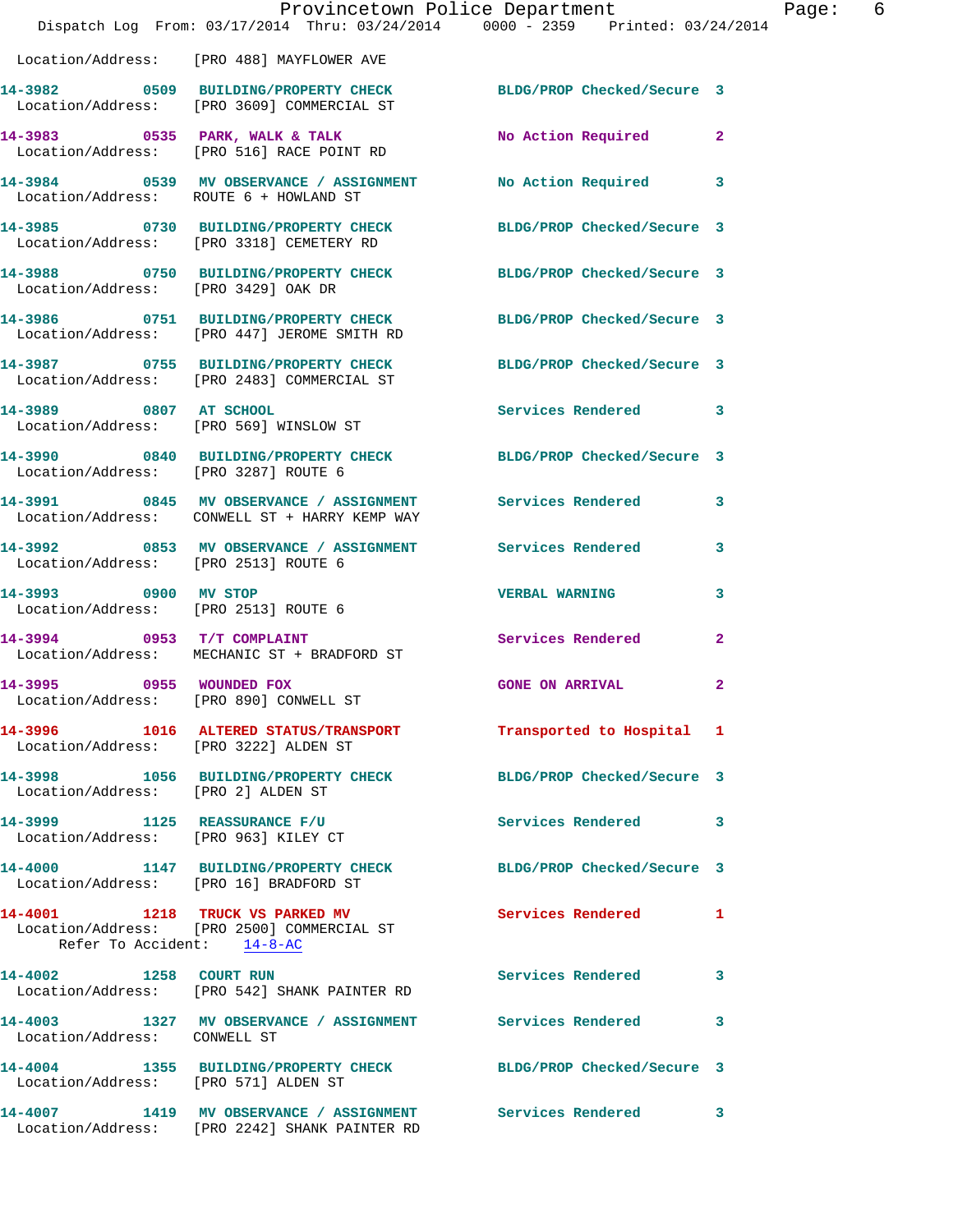|                                                              | 14-4005 1421 MV OBSERVANCE / ASSIGNMENT Services Rendered<br>Location/Address: [PRO 1784] SHANK PAINTER RD |                            | 3              |
|--------------------------------------------------------------|------------------------------------------------------------------------------------------------------------|----------------------------|----------------|
| Location/Address: SHANK PAINTER RD                           | 14-4006 1421 MV OBSERVANCE / ASSIGNMENT Services Rendered                                                  |                            | 3              |
|                                                              | 14-4008 1513 PARK, WALK & TALK<br>Location/Address: [PRO 182] COMMERCIAL ST                                | Services Rendered          | $\mathbf{2}$   |
| Location/Address: CONWELL ST                                 | 14-4009 1611 MV OBSERVANCE / ASSIGNMENT Services Rendered                                                  |                            | 3              |
| 14-4010 1625 MV STOP<br>Location/Address: [PRO 2479] ROUTE 6 |                                                                                                            | <b>VERBAL WARNING</b>      | 3              |
| 14-4017 1645 MV DISABLED<br>Location/Address: SCHOOL ST      |                                                                                                            | Services Rendered          | $\overline{2}$ |
|                                                              | 14-4013 1655 MV OBSERVANCE / ASSIGNMENT<br>Location/Address: [PRO 3099] SHANK PAINTER RD                   | BLDG/PROP Checked/Secure 3 |                |
|                                                              | 14-4014 1707 BUILDING/PROPERTY CHECK<br>Location/Address: [PRO 1778] SHANK PAINTER RD                      | BLDG/PROP Checked/Secure 3 |                |
|                                                              | 14-4015 1730 BUILDING/PROPERTY CHECK<br>Location/Address: [PRO 447] JEROME SMITH RD                        | BLDG/PROP Checked/Secure 3 |                |
|                                                              | 14-4016 1732 ANNOYING PHONE CALLS<br>Location/Address: [PRO 1017] NELSON AVE                               | Services Rendered 3        |                |
| 14-4018 1738 MV DISABLED<br>Location/Address: BREWSTER ST    |                                                                                                            | Services Rendered          | $\mathbf{2}$   |
|                                                              | 14-4019 1814 BUILDING/PROPERTY CHECK<br>Location/Address: [PRO 530] SHANK PAINTER RD                       | BLDG/PROP Checked/Secure 3 |                |
| Location/Address: [PRO 2539] RYDER ST                        | 14-4020 1834 BUILDING/PROPERTY CHECK                                                                       | BLDG/PROP Checked/Secure 3 |                |
| 14-4021 1926 MV STOP                                         | Location/Address: [PRO 182] COMMERCIAL ST                                                                  | <b>VERBAL WARNING</b>      | 3              |
|                                                              | 14-4022 1950 TEST CALL NO RESPONSE<br>Location/Address: [PRO 542] SHANK PAINTER RD                         | <b>Services Rendered</b> 1 |                |
| 14-4023 1952 CHEST PAIN                                      | Location/Address: [PRO 1716] WINSLOW ST                                                                    | Transported to Hospital 1  |                |
| 14-4025 2027 ASSIST CITIZEN                                  | Location/Address: [PRO 542] SHANK PAINTER RD                                                               | Services Rendered 3        |                |
|                                                              | 14-4026 2044 BUILDING/PROPERTY CHECK<br>Location/Address: [PRO 16] MAYFLOWER AVE                           | BLDG/PROP Checked/Secure 3 |                |
| 14-4027 2138 THREATS<br>Location/Address: WAREHAM ST         |                                                                                                            | <b>GONE ON ARRIVAL</b>     | $\mathbf{2}$   |
|                                                              | 14-4028 2244 LANDLORD/TENANT<br>Location/Address: [PRO 711] BRADFORD ST                                    | Unfounded                  | $\mathbf{2}$   |
|                                                              | 14-4029 2347 BUILDING/PROPERTY CHECK<br>Location/Address: [PRO 2483] COMMERCIAL ST                         | Services Rendered          | 3              |
| 14-4031 2354 COMPLAINT                                       | Location/Address: [PRO 542] SHANK PAINTER RD                                                               | SPOKEN TO                  | 3              |
| For Date: $03/20/2014$ - Thursday                            |                                                                                                            |                            |                |

**14-4032 0049 BUILDING/PROPERTY CHECK Services Rendered 3**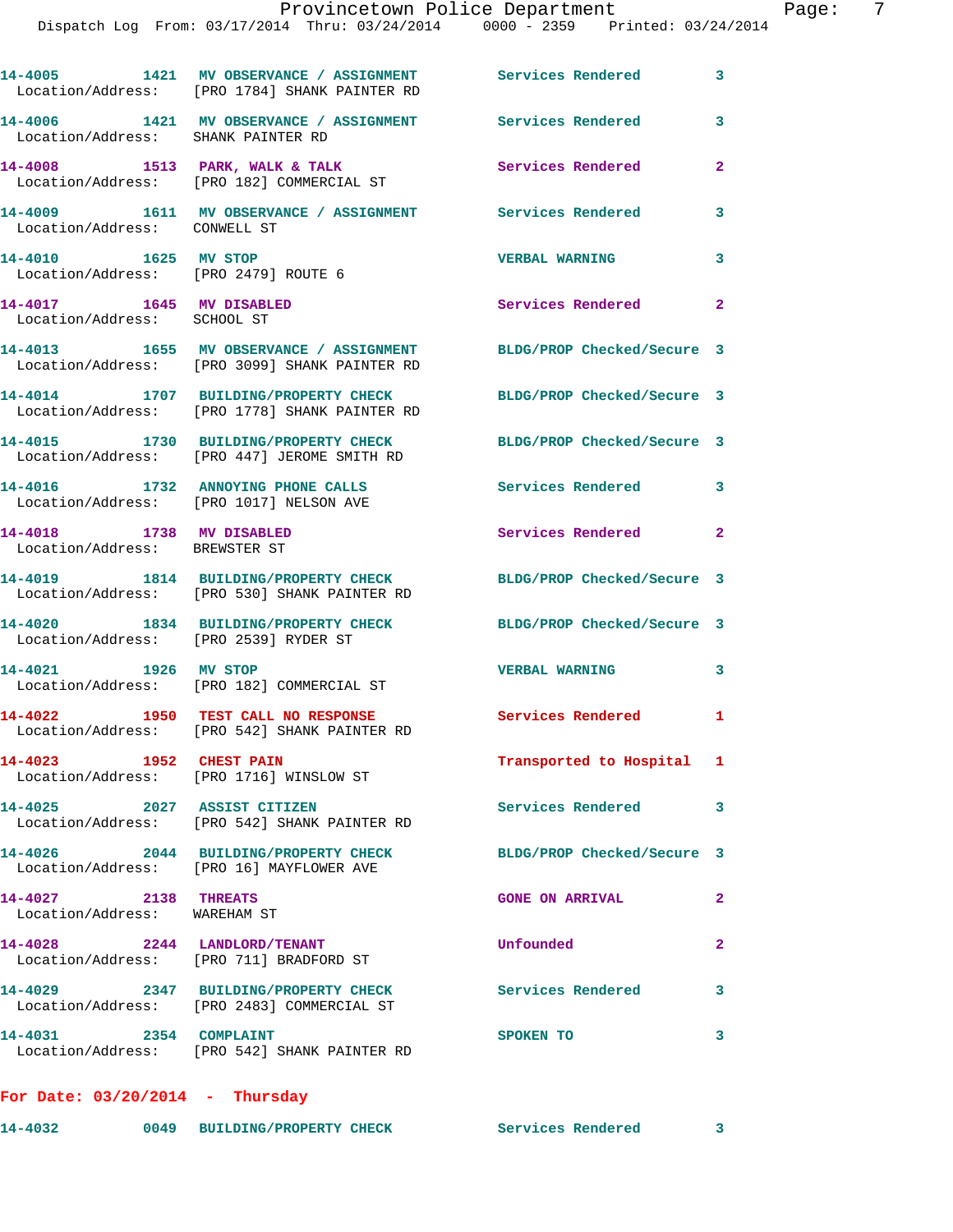|                                        | Dispatch Log From: 03/17/2014 Thru: 03/24/2014 0000 - 2359 Printed: 03/24/2014                                  | Provincetown Police Department |              | Page: 8 |  |
|----------------------------------------|-----------------------------------------------------------------------------------------------------------------|--------------------------------|--------------|---------|--|
|                                        | Location/Address: [PRO 2490] PROVINCELANDS RD                                                                   |                                |              |         |  |
| Location/Address: [PRO 606] CONWELL ST | 14-4033 0054 MV OBSERVANCE / ASSIGNMENT No Action Required 3                                                    |                                |              |         |  |
|                                        | 14-4034 0054 ALARM - GENERAL<br>Location/Address: [PRO 105] COMMERCIAL ST                                       | No Action Required 1           |              |         |  |
|                                        | 14-4035 0059 BUILDING/PROPERTY CHECK BLDG/PROP Checked/Secure 3<br>Location/Address: [PRO 338] SHANK PAINTER RD |                                |              |         |  |
| Location/Address: [PRO 606] CONWELL ST |                                                                                                                 |                                |              |         |  |
|                                        | 14-4037 0107 LOBBY TRAFFIC<br>Location/Address: [PRO 542] SHANK PAINTER RD                                      | Services Rendered 2            |              | 20      |  |
|                                        | 14-4038 0108 BUILDING/PROPERTY CHECK BLDG/PROP Checked/Secure 3<br>Location/Address: [PRO 516] RACE POINT RD    |                                |              |         |  |
|                                        | Location/Address: HOWLAND ST + BRADFORD ST                                                                      |                                |              |         |  |
|                                        | 14-4040   0135 MV OBSERVANCE / ASSIGNMENT   Services Rendered   3<br>Location/Address: [PRO 3430] COMMERCIAL ST |                                |              |         |  |
|                                        | 14-4041 0202 BUILDING/PROPERTY CHECK<br>Location/Address: [PRO 2419] COMMERCIAL ST                              | BLDG/PROP Checked/Secure 3     |              |         |  |
|                                        | 14-4043 0300 BUILDING/PROPERTY CHECK Services Rendered 3<br>Location/Address: [PRO 106] COMMERCIAL ST           |                                |              |         |  |
| Location/Address: [TRU] S PAMET RD     | 14-4044 0337 ASSIST AGENCY / MUTUAL AID                                                                         | Taken/Referred to Other 3      |              |         |  |
|                                        | 14-4045 0404 BUILDING/PROPERTY CHECK Services Rendered 3<br>Location/Address: [PRO 564] BAYBERRY AVE            |                                |              |         |  |
|                                        | 14-4046 0443 BUILDING/PROPERTY CHECK<br>Location/Address: [PRO 2898] JEROME SMITH RD                            | <b>Services Rendered</b>       | 3            |         |  |
| Location/Address: [PRO 571] ALDEN ST   | 14-4047 0524 BUILDING/PROPERTY CHECK Services Rendered 3                                                        |                                |              |         |  |
|                                        | 14-4048 6533 MV OBSERVANCE / ASSIGNMENT Services Rendered 3<br>Location/Address: CONWELL ST + OFF CONWELL ST    |                                |              |         |  |
|                                        | 14-4049 0719 STOMACH PAINS/TRANSPORT<br>Location/Address: [PRO 1009] NELSON AVE                                 | Transported to Hospital 1      |              |         |  |
| Location/Address: [PRO 16] BRADFORD ST | 14-4050 0723 BUILDING/PROPERTY CHECK BLDG/PROP Checked/Secure 3                                                 |                                |              |         |  |
|                                        | 14-4051 0742 BUILDING/PROPERTY CHECK BLDG/PROP Checked/Secure 3<br>Location/Address: [PRO 2483] COMMERCIAL ST   |                                |              |         |  |
|                                        | 14-4052 0758 ALARM/COOKING INCIDENT<br>Location/Address: [PRO 595] BRADFORD ST                                  | No Action Required 1           |              |         |  |
| 14-4054 0813 AT SCHOOL                 | Location/Address: [PRO 569] WINSLOW ST                                                                          | Services Rendered 3            |              |         |  |
|                                        | 14-4055 0909 POSSIBLE HOMELESS<br>Location/Address: [PRO 513] PROVINCE RD                                       | Services Rendered              | $\mathbf{2}$ |         |  |
| Location/Address: [PRO 2479] ROUTE 6   | 14-4056 0921 MV OBSERVANCE / ASSIGNMENT No Action Required 3                                                    |                                |              |         |  |
| Location/Address: [PRO 3287] ROUTE 6   | 14-4057 0939 BUILDING/PROPERTY CHECK BLDG/PROP Checked/Secure 3                                                 |                                |              |         |  |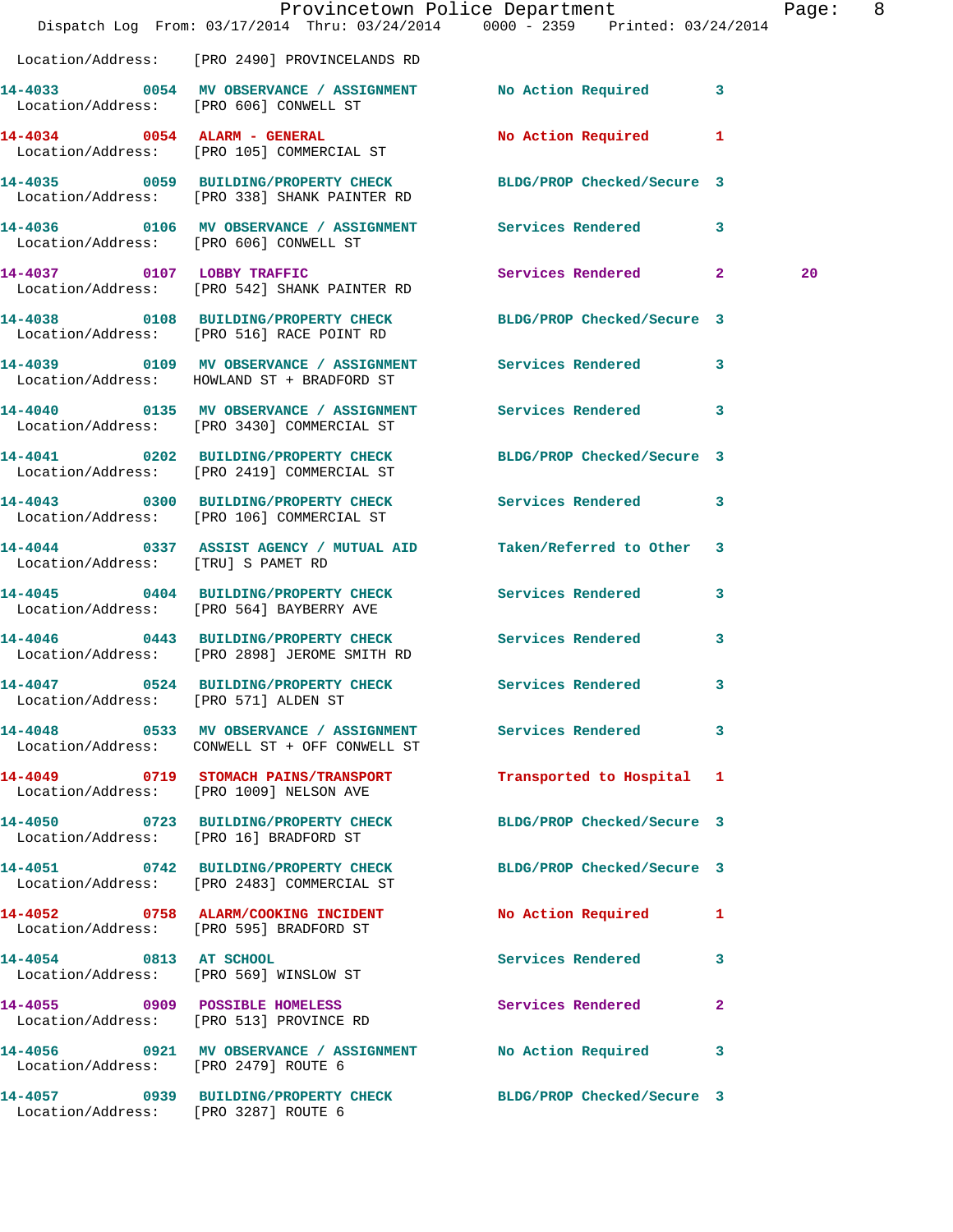|                                                                | Dispatch Log From: 03/17/2014 Thru: 03/24/2014 0000 - 2359 Printed: 03/24/2014                                   | Provincetown Police Department Page: 9 |                         |   |  |
|----------------------------------------------------------------|------------------------------------------------------------------------------------------------------------------|----------------------------------------|-------------------------|---|--|
|                                                                | 14-4058 0958 BUILDING/PROPERTY CHECK BLDG/PROP Checked/Secure 3<br>Location/Address: [PRO 447] JEROME SMITH RD   |                                        |                         |   |  |
| Location: ROUTE 6 I/B                                          | 14-4059 1019 MV OBSERVANCE / ASSIGNMENT Services Rendered 3                                                      |                                        |                         |   |  |
|                                                                | 14-4060 1025 PARK, WALK & TALK<br>Location/Address: COMMERCIAL ST + RYDER ST                                     | No Action Required 2                   |                         |   |  |
|                                                                | 14-4061 1042 BUILDING/PROPERTY CHECK BLDG/PROP Checked/Secure 3<br>Location/Address: [PRO 3317] CEMETERY RD      |                                        |                         |   |  |
|                                                                |                                                                                                                  | <b>VERBAL WARNING</b>                  | 3                       |   |  |
|                                                                | 14-4063 1051 WOUNDED FOX<br>Location/Address: [PRO 285] COMMERCIAL ST                                            | Services Rendered 2                    |                         | 1 |  |
|                                                                | 14-4064 1109 BUILDING/PROPERTY CHECK BLDG/PROP Checked/Secure 3<br>Location/Address: [PRO 1638] COMMERCIAL ST    |                                        |                         |   |  |
|                                                                | 14-4065 1115 DIZZINESS/EVALUATION<br>Location/Address: MILLER HILL RD + BRADFORD ST                              | Services Rendered 1                    |                         |   |  |
|                                                                | 14-4066 1120 BUILDING/PROPERTY CHECK BLDG/PROP Checked/Secure 3<br>Location/Address: [PRO 2490] PROVINCELANDS RD |                                        |                         |   |  |
|                                                                | 14-4067 1146 BUILDING/PROPERTY CHECK BLDG/PROP Checked/Secure 3<br>Location/Address: [PRO 447] JEROME SMITH RD   |                                        |                         |   |  |
|                                                                | 14-4068 1203 MV OBSERVANCE / ASSIGNMENT Services Rendered 3<br>Location/Address: [PRO 3430] COMMERCIAL ST        |                                        |                         |   |  |
|                                                                | 14-4069 1211 MV OBSERVANCE / ASSIGNMENT<br>Location/Address: BRADFORD ST + STANDISH ST                           | No Action Required                     | $\overline{\mathbf{3}}$ |   |  |
|                                                                | 14-4072 1327 MV OBSERVANCE / ASSIGNMENT Services Rendered 3<br>Location/Address: CONWELL ST + HARRY KEMP WAY     |                                        |                         |   |  |
| Location/Address: [PRO 16] BRADFORD ST                         | 14-4073 1341 BUILDING/PROPERTY CHECK BLDG/PROP Checked/Secure 3                                                  |                                        |                         |   |  |
|                                                                | 14-4074 1352 MV SPEEDING COMPLAINT<br>Location/Address: [PRO 1836] NELSON AVE                                    | SPOKEN TO                              |                         |   |  |
| 14-4075 1355 VERBAL SPEED                                      | Location/Address: [PRO 94] BRADFORD ST                                                                           | <b>VERBAL WARNING</b>                  | 3                       |   |  |
| 14-4076 1538 FOLLOW UP<br>Location/Address: [PRO 1859] ROUTE 6 |                                                                                                                  | <b>Services Rendered</b>               | $\mathbf{2}$            |   |  |
|                                                                | 14-4077 1608 SERVICE CALL<br>Location/Address: [PRO 542] SHANK PAINTER RD                                        | SPOKEN TO                              | 3                       |   |  |
| 14-4078 1613 RETURNING TRAP                                    | Location/Address: [PRO 1414] PEARL ST                                                                            | Services Rendered                      | $\mathbf{2}$            |   |  |
|                                                                | 14-4079 1618 QUESTION ABOUT RESTRAINING ORD Services Rendered<br>Location/Address: [PRO 542] SHANK PAINTER RD    |                                        | $\mathbf{2}$            |   |  |
|                                                                | 14-4080 1629 SERVICE CALL<br>Location/Address: [PRO 542] SHANK PAINTER RD                                        | Services Rendered 3                    |                         |   |  |
| Location/Address: CONWELL ST                                   | 14-4081 1651 MV OBSERVANCE / ASSIGNMENT Services Rendered                                                        |                                        | $\mathbf{3}$            |   |  |
| 14-4082 1706 FOLLOW UP                                         | Location/Address: [PRO 711] BRADFORD ST                                                                          | Arrest(s) Made                         | $\mathbf{2}$            |   |  |
|                                                                | 14-4083 1849 BUILDING/PROPERTY CHECK Removed Hazard<br>Location/Address: [PRO 564] BAYBERRY AVE                  |                                        | 3                       |   |  |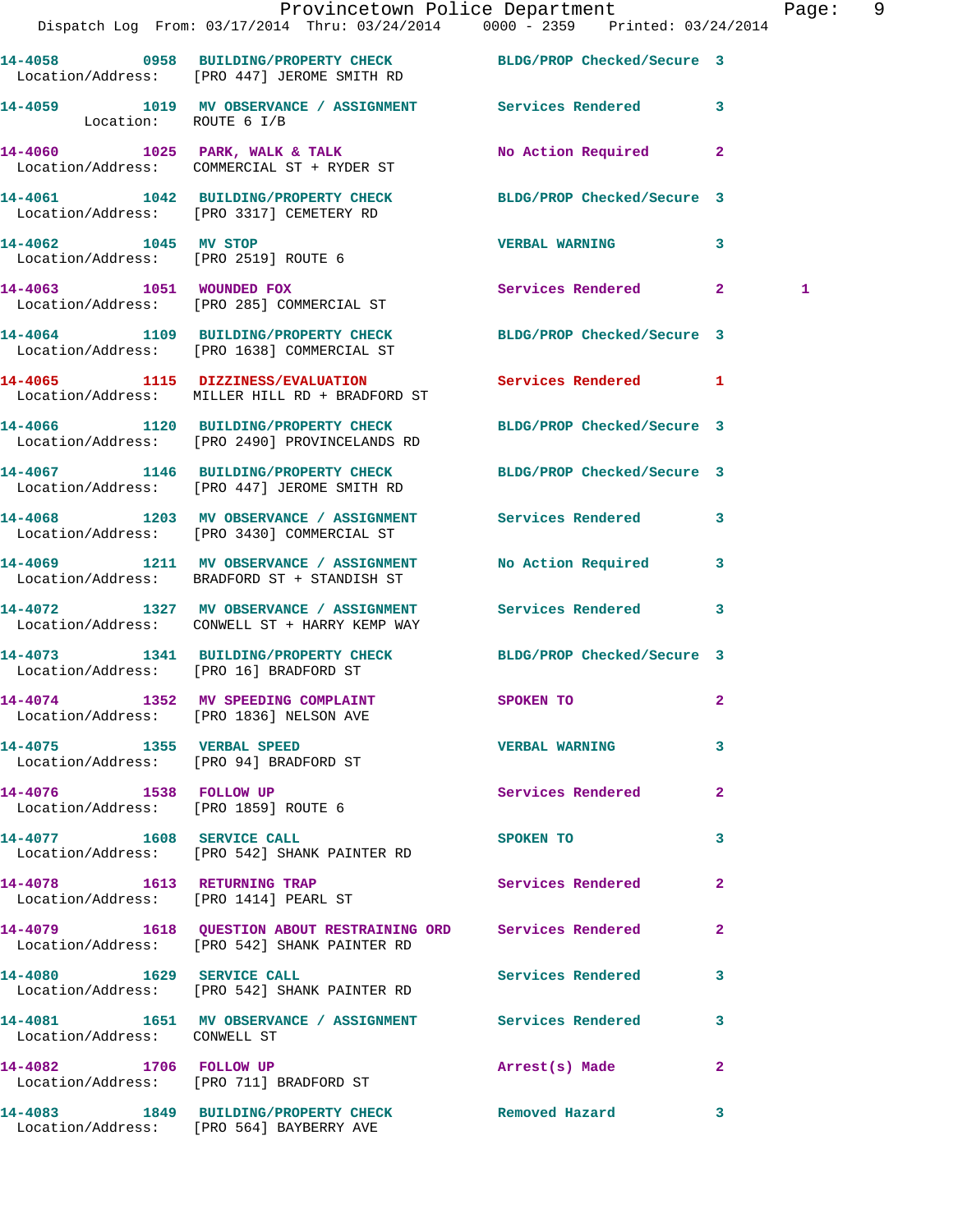| Location/Address: [PRO 2513] ROUTE 6   | 14-4084 1923 MV OBSERVANCE / ASSIGNMENT Services Rendered 3                                                                                           |                            |              |    |
|----------------------------------------|-------------------------------------------------------------------------------------------------------------------------------------------------------|----------------------------|--------------|----|
|                                        | 14-4085 1924 BUILDING/PROPERTY CHECK<br>Location/Address: [PRO 1638] COMMERCIAL ST                                                                    | BLDG/PROP Checked/Secure 3 |              |    |
| 14-4086 1946 MV STOP                   | Location/Address: [PRO 2479] ROUTE 6                                                                                                                  | <b>VERBAL WARNING</b>      | 3            |    |
|                                        | 14-4087 1957 REQUEST REASSURANCE CHECK Services Rendered 3<br>Iogation (Address: UPPO 3421 COMMERCIAL ST<br>Location/Address: [PRO 342] COMMERCIAL ST |                            |              |    |
| 14-4088 2023 FOLLOW UP                 | Location/Address: [PRO 711] BRADFORD ST                                                                                                               | <b>SPOKEN TO</b>           | $\mathbf{2}$ |    |
| Location/Address: [PRO 3287] ROUTE 6   | 14-4089 2028 BUILDING/PROPERTY CHECK BLDG/PROP Checked/Secure 3                                                                                       |                            |              |    |
|                                        | 14-4090 2117 MV STOP<br>Location/Address: [PRO 3456] RYDER ST EXT                                                                                     | SPOKEN TO                  | 3            |    |
| 14-4091 2121 MV ACCIDENT               | Location/Address: [PRO 1992] COMMERCIAL ST                                                                                                            | SPOKEN TO                  | 1            |    |
|                                        | 14-4092 2156 BUILDING/PROPERTY CHECK BLDG/PROP Checked/Secure 3<br>Location/Address: [PRO 569] WINSLOW ST                                             |                            |              |    |
|                                        | 14-4093 2334 BUILDING/PROPERTY CHECK Services Rendered 3<br>Location/Address: [PRO 3430] COMMERCIAL ST                                                |                            |              |    |
|                                        | 14-4094 2357 BUILDING/PROPERTY CHECK BLDG/PROP Checked/Secure 3<br>Location/Address: [PRO 2499] RACE POINT RD                                         |                            |              |    |
| For Date: $03/21/2014$ - Friday        |                                                                                                                                                       |                            |              |    |
|                                        | 14-4095 0001 MV OBSERVANCE / ASSIGNMENT Services Rendered 3<br>Location/Address: [PRO 606] CONWELL ST                                                 |                            |              |    |
| Location/Address: [PRO 3429] OAK DR    | 14-4096 0009 BUILDING/PROPERTY CHECK BLDG/PROP Checked/Secure 3                                                                                       |                            |              |    |
| Location/Address: [PRO 43] BRADFORD ST | 14-4097 0020 MV OBSERVANCE / ASSIGNMENT Services Rendered 3                                                                                           |                            |              |    |
|                                        | 14-4098 0110 BUILDING/PROPERTY CHECK<br>Location/Address: [PRO 2490] PROVINCELANDS RD                                                                 | Services Rendered          | 3            |    |
|                                        | 14-4099 0319 BUILDING/PROPERTY CHECK<br>Location/Address: [PRO 444] HIGH POLE HILL                                                                    | BLDG/PROP Checked/Secure 3 |              |    |
| 14-4100                                | 0329 LOBBY TRAFFIC<br>Location/Address: [PRO 542] SHANK PAINTER RD                                                                                    | Services Rendered          | $\mathbf{2}$ | 17 |
| Location/Address: [PRO 521] ROUTE 6    | 14-4101 0500 BUILDING/PROPERTY CHECK                                                                                                                  | <b>Services Rendered</b>   | 3            |    |

**14-4102 0742 TENT CHECK/GONE Services Rendered 3**  Location/Address: [PRO 1859] ROUTE 6

**14-4103 0800 BUILDING/PROPERTY CHECK BLDG/PROP Checked/Secure 3**  Location/Address: [PRO 3317] CEMETERY RD

**14-4104 0802 MV OBSERVANCE / ASSIGNMENT Services Rendered 3**  Location: ROUTE 6 I/B

**14-4105 0809 MV STOP/VERBAL 90/17 VERBAL WARNING 3**  Location/Address: ROUTE 6 + CONWELL ST

**14-4106 0813 PARK, WALK & TALK Services Rendered 2**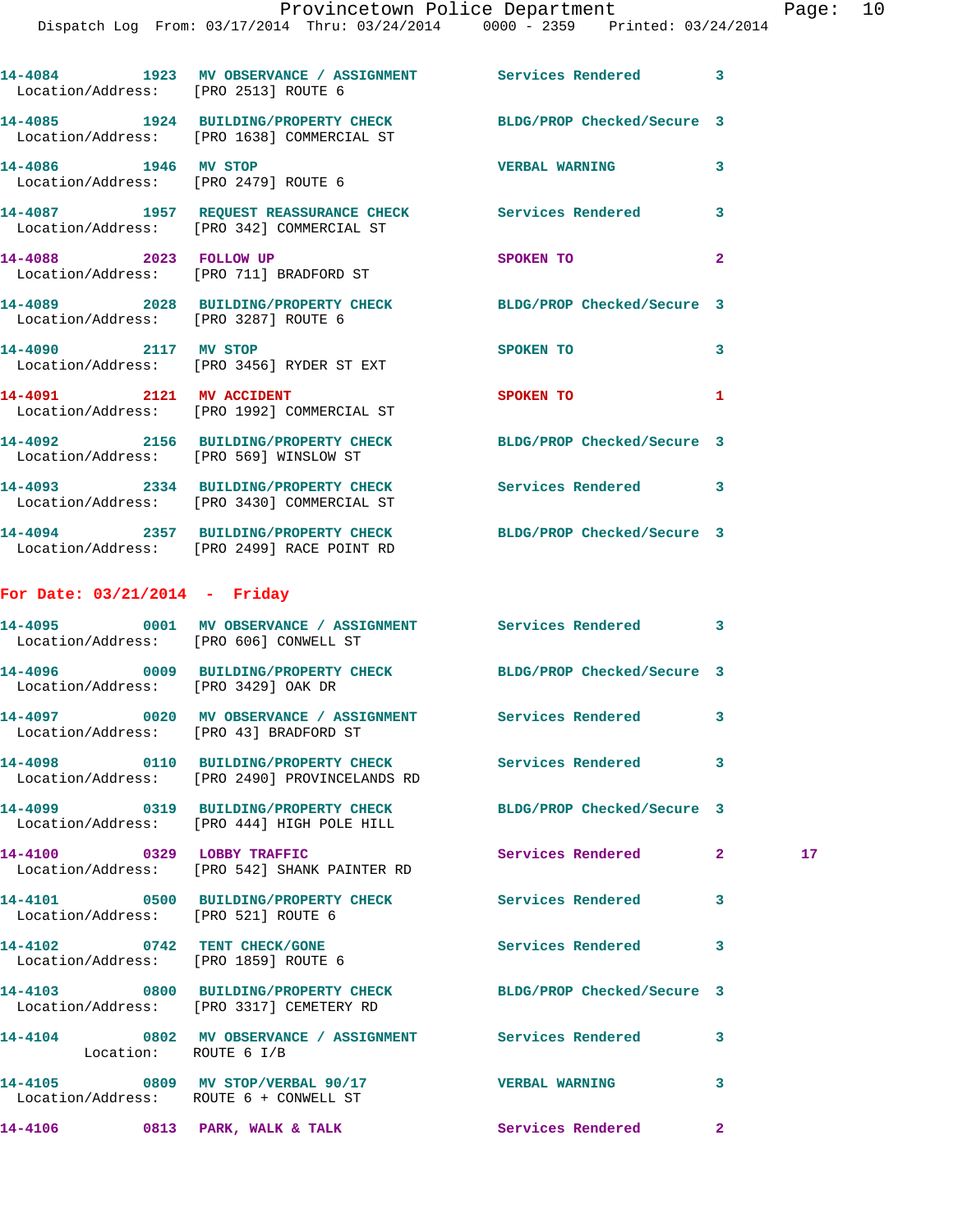|                                                         |                                                                                                                | Provincetown Police Department Fage: 11 |              |   |  |
|---------------------------------------------------------|----------------------------------------------------------------------------------------------------------------|-----------------------------------------|--------------|---|--|
|                                                         | Dispatch Log From: 03/17/2014 Thru: 03/24/2014 0000 - 2359 Printed: 03/24/2014                                 |                                         |              |   |  |
|                                                         | Location/Address: [PRO 569] WINSLOW ST                                                                         |                                         |              |   |  |
|                                                         | 14-4107 0834 SEAL ON BREAKWATER Services Rendered 2<br>Location/Address: [PRO 2206] COMMERCIAL ST              |                                         |              |   |  |
|                                                         | 14-4108 0836 BUILDING/PROPERTY CHECK BLDG/PROP Checked/Secure 3<br>Location/Address: [PRO 447] JEROME SMITH RD |                                         |              |   |  |
|                                                         | 14-4109 0840 ENTER 209A ORDER Services Rendered 3<br>Location/Address: [PRO 1882] SHANK PAINTER RD             |                                         |              |   |  |
|                                                         | 14-4110 0855 MV OBSERVANCE / ASSIGNMENT Services Rendered 3<br>Location/Address: [PRO 106] COMMERCIAL ST       |                                         |              |   |  |
|                                                         | 14-4111 0919 MV STOP/VERBAL 90/17 VERBAL WARNING 3<br>Location/Address: ROUTE 6 + CREEK HILL RD                |                                         |              |   |  |
|                                                         | 14-4112 0957 BUILDING/PROPERTY CHECK BLDG/PROP Checked/Secure 3<br>Location/Address: [PRO 2483] COMMERCIAL ST  |                                         |              |   |  |
| Location/Address: [PRO 571] ALDEN ST                    | 14-4113 1034 BUILDING/PROPERTY CHECK BLDG/PROP Checked/Secure 3                                                |                                         |              |   |  |
| 14-4114 1039 FOLLOW UP<br>Location/Address: BRADFORD ST |                                                                                                                | Services Rendered 2                     |              |   |  |
|                                                         | 14-4115 1042 MV OBSERVANCE / ASSIGNMENT Services Rendered 3<br>Location/Address: CONWELL ST + HARRY KEMP WAY   |                                         |              |   |  |
|                                                         | 14-4116 1048 MEDICAL EMERGENCY<br>Location/Address: [PRO 544] SHANK PAINTER RD                                 | Transported to Hospital 1               |              |   |  |
|                                                         | 14-4117 1050 MV STOP/VERBAL 90/17 VERBAL WARNING<br>Location/Address: PEARL ST + BRADFORD ST                   |                                         | $\mathbf{3}$ |   |  |
|                                                         | 14-4118 1058 ALARM - GENERAL<br>Location/Address: [PRO 2748] POINT ST                                          | Services Rendered                       | $\mathbf{1}$ |   |  |
|                                                         | 14-4119 1103 MV OBSERVANCE / ASSIGNMENT Services Rendered 3<br>Location/Address: CONWELL ST + HARRY KEMP WAY   |                                         |              |   |  |
| 14-4121 1117 FOLLOW UP<br>Location/Address: BRADFORD ST |                                                                                                                | <b>Services Rendered</b>                |              |   |  |
| Location/Address: [PRO 16] BRADFORD ST                  | 14-4123 1130 BUILDING/PROPERTY CHECK BLDG/PROP Checked/Secure 3                                                |                                         |              |   |  |
|                                                         | 14-4124 1140 FOX UNDER DECK<br>Location/Address: [PRO 1198] BRADFORD ST                                        | Services Rendered 2                     |              |   |  |
|                                                         | 14-4125 1146 POSSIBLE DOG ABUSE<br>Location/Address: [PRO 43] BRADFORD ST                                      | Services Rendered                       | $\mathbf{2}$ |   |  |
|                                                         | 14-4126 1212 MEDICAL EMERGENCY<br>Location/Address: [PRO 196] COMMERCIAL ST                                    | Transported to Hospital 1               |              | 1 |  |
|                                                         | 14-4128 1324 ASSIST AGENCY /WATER DEPT Services Rendered<br>Location/Address: [PRO 3260] BRADFORD ST EXT       |                                         | $\mathbf{3}$ |   |  |
|                                                         | 14-4129 1342 PARK, WALK & TALK<br>Location/Address: [PRO 105] COMMERCIAL ST                                    | Services Rendered                       | $\mathbf{2}$ |   |  |
|                                                         | 14-4130 1408 BUILDING/PROPERTY CHECK BLDG/PROP Checked/Secure 3<br>Location/Address: [PRO 3287] ROUTE 6        |                                         |              |   |  |
|                                                         | 14-4131 1418 MEDICAL EMERGENCY<br>Location/Address: [PRO 1502] BRADFORD ST                                     | Transported to Hospital 1               |              |   |  |
|                                                         | 14-4132 1424 BUILDING/PROPERTY CHECK BLDG/PROP Checked/Secure 3                                                |                                         |              |   |  |

Location/Address: [PRO 2206] COMMERCIAL ST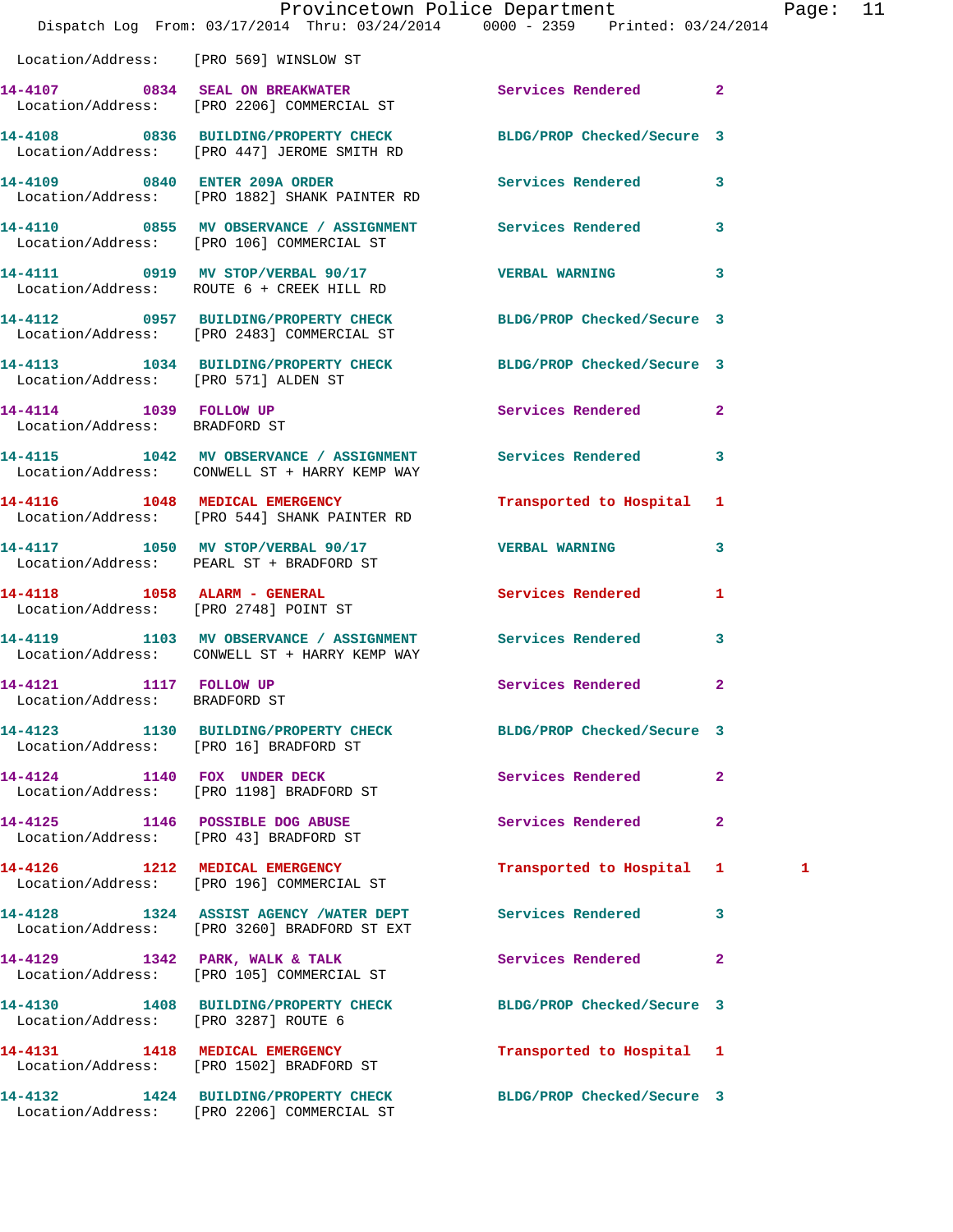|                                                                       | Dispatch Log From: 03/17/2014 Thru: 03/24/2014 0000 - 2359 Printed: 03/24/2014                                    | Provincetown Police Department |                | Page: 12 |  |
|-----------------------------------------------------------------------|-------------------------------------------------------------------------------------------------------------------|--------------------------------|----------------|----------|--|
|                                                                       | 14-4134 1452 AIRCRAFT<br>Location/Address: [PRO 516] RACE POINT RD                                                | Services Rendered              | $\overline{2}$ |          |  |
| 14-4135 1504 MV COMPLAINT                                             | Location/Address: CONWELL ST + CEMETERY RD                                                                        | Services Rendered              | $\mathbf{2}$   |          |  |
| 14-4136 1536 MV STOP<br>Location/Address: [PRO 2479] ROUTE 6          |                                                                                                                   | <b>VERBAL WARNING</b>          | 3              |          |  |
| Refer To Accident: 14-9-AC                                            | 14-4137 1607 MV ACCIDENT<br>Location/Address: HANCOCK ST + BRADFORD ST                                            | Transported to Hospital 1      |                |          |  |
|                                                                       | 14-4139 1906 BUILDING/PROPERTY CHECK BLDG/PROP Checked/Secure 3<br>Location/Address: [PRO 1638] COMMERCIAL ST     |                                |                |          |  |
| 14-4140 1914 MV STOP<br>Location/Address: SNAIL RD                    |                                                                                                                   | <b>VERBAL WARNING</b>          | 3              |          |  |
| Location/Address: [PRO 2818] CONWELL ST<br>Refer To Accident: 14-9-AC | 14-4141 2013 INVENTORY M/V'S                                                                                      | Services Rendered 2            |                |          |  |
|                                                                       | 14-4142 2033 BUILDING/PROPERTY CHECK BLDG/PROP Checked/Secure 3<br>Location/Address: [PRO 519] RACE POINT RD      |                                |                |          |  |
|                                                                       | 14-4143 2313 BUILDING/PROPERTY CHECK<br>Location/Address: [PRO 530] SHANK PAINTER RD                              | BLDG/PROP Checked/Secure 3     |                |          |  |
|                                                                       | 14-4144 2330 MV STOP<br>Location/Address: [PRO 3004] BRADFORD ST                                                  | <b>VERBAL WARNING</b>          | 3              |          |  |
| 14-4146 2343 BAR CHECK                                                | Location/Address: [PRO 2737] COMMERCIAL ST                                                                        | Services Rendered              | $\overline{2}$ |          |  |
|                                                                       | 14-4147 2345 BAR CHECK<br>Location/Address: [PRO 399] COMMERCIAL ST                                               | Services Rendered              | $\mathbf{2}$   |          |  |
|                                                                       | 14-4148 2348 BUILDING/PROPERTY CHECK<br>Location/Address: [PRO 519] RACE POINT RD                                 | BLDG/PROP Checked/Secure 3     |                |          |  |
| 14-4149 2351 BAR CHECK                                                | Location/Address: [PRO 3443] COMMERCIAL ST                                                                        | Services Rendered 2            |                |          |  |
| For Date: $03/22/2014$ - Saturday                                     |                                                                                                                   |                                |                |          |  |
| 14-4150 0000 BAR CHECK                                                | Location/Address: [PRO 80] CARVER ST                                                                              | Services Rendered              | $\mathbf{2}$   |          |  |
|                                                                       | 14-4152 0007 MV OBSERVANCE / ASSIGNMENT No Action Required<br>Location/Address: [PRO 2577] BRADFORD ST            |                                | 3              |          |  |
| Location/Address: [PRO 43] BRADFORD ST                                | 14-4155 0040 MV OBSERVANCE / ASSIGNMENT Services Rendered                                                         |                                | 3              |          |  |
| 14-4154 0041 BAR CHECK                                                | Location/Address: [PRO 484] MASONIC PL                                                                            | Services Rendered              | $\mathbf{2}$   |          |  |
| 14-4156 0111 MV STOP                                                  | Location/Address: [PRO 569] WINSLOW ST                                                                            | <b>VERBAL WARNING</b>          | 3              |          |  |
|                                                                       | 14-4157 0134 BUILDING/PROPERTY CHECK BLDG/PROP Checked/Secure 3<br>Location/Address: [PRO 306] COMMERCIAL ST      |                                |                |          |  |
|                                                                       | 14-4158 0152 DOMESTIC DISTURBANCE<br>Location/Address: [PRO 3670] SHANK PAINTER RD<br>Refer To $P/C$ : $14-31-AR$ | Arrest(s) Made                 | 1              |          |  |
|                                                                       | 14-4159 0203 MEDICAL EMERGENCY<br>Location/Address: [PRO 3670] SHANK PAINTER RD                                   | <b>PATIENT REFUSAL</b>         | 1              |          |  |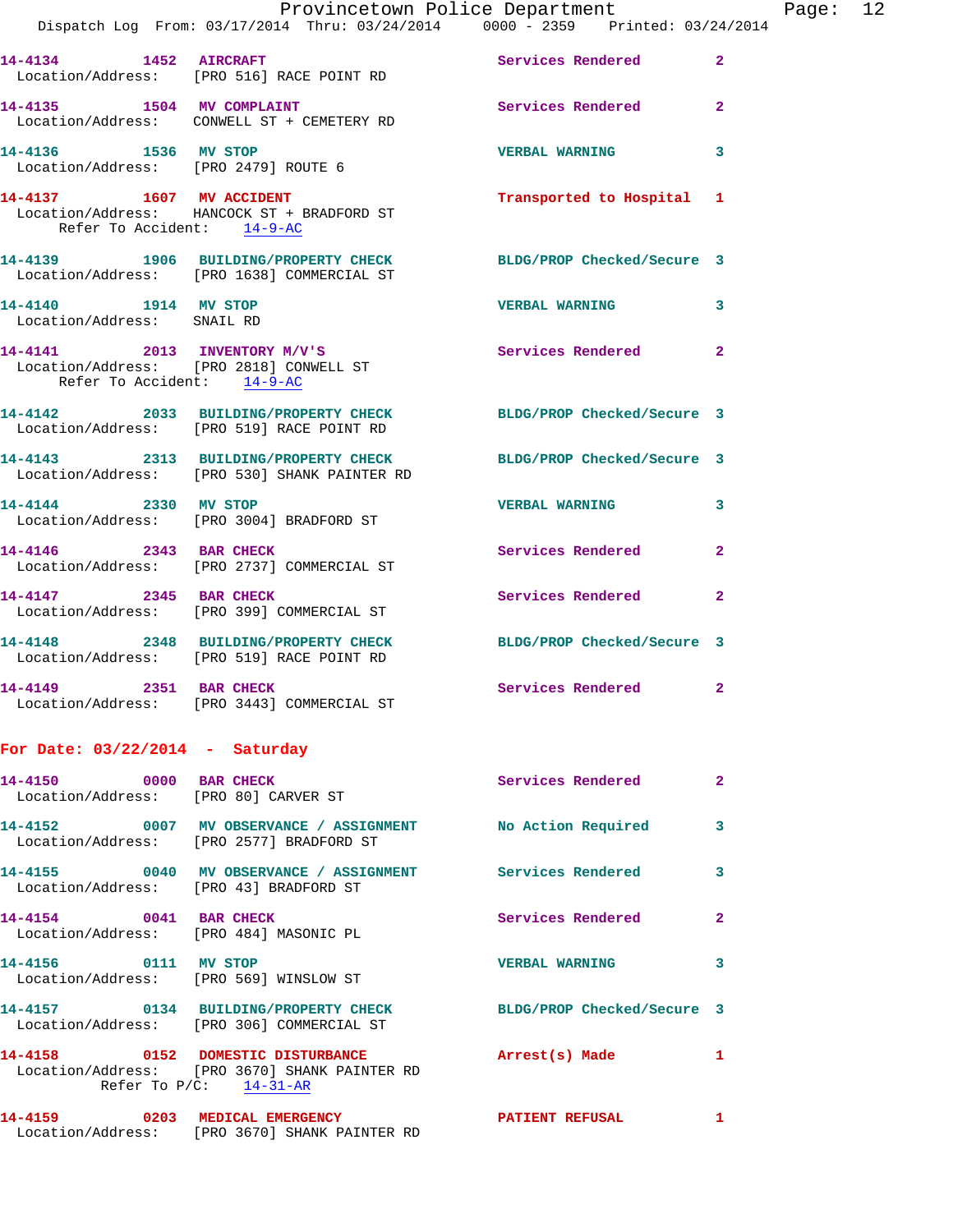|                                                | 14-4160 0533 BUILDING/PROPERTY CHECK BLDG/PROP Checked/Secure 3<br>Location/Address: [PRO 545] SHANK PAINTER RD  |                            |                |    |
|------------------------------------------------|------------------------------------------------------------------------------------------------------------------|----------------------------|----------------|----|
|                                                | 14-4161 0548 BUILDING/PROPERTY CHECK<br>Location/Address: [PRO 440] HARRY KEMP WAY                               | BLDG/PROP Checked/Secure 3 |                |    |
|                                                | 14-4162 0549 LOBBY TRAFFIC<br>Location/Address: [PRO 542] SHANK PAINTER RD                                       | Services Rendered 2        |                | 13 |
|                                                | 14-4163 0602 BUILDING/PROPERTY CHECK<br>Location/Address: [PRO 3256] COMMERCIAL ST                               | BLDG/PROP Checked/Secure 3 |                |    |
| Location/Address: [PRO 521] ROUTE 6            | 14-4164 0608 MV OBSERVANCE / ASSIGNMENT No Action Required                                                       |                            | 3              |    |
|                                                | 14-4165 0721 RACCOON IN ATTIC<br>Location/Address: [PRO 1299] BRADFORD ST                                        | Services Rendered          | $\overline{2}$ |    |
|                                                | 14-4166 0848 BUILDING/PROPERTY CHECK<br>Location/Address: [PRO 3292] COMMERCIAL ST                               | BLDG/PROP Checked/Secure 3 |                |    |
|                                                | 14-4167 0901 BUILDING/PROPERTY CHECK BLDG/PROP Checked/Secure 3<br>Location/Address: [PRO 3287] ROUTE 6          |                            |                |    |
|                                                | 14-4168 6902 MV OBSERVANCE / ASSIGNMENT Services Rendered<br>Location/Address: CONWELL ST + HARRY KEMP WAY       |                            | 3              |    |
| Location/Address: CONWELL ST                   | 14-4169       0903   MV OBSERVANCE / ASSIGNMENT      Services Rendered                                           |                            | 3              |    |
|                                                | 14-4170 0904 LOOSE DOG<br>Location/Address: [PRO 106] COMMERCIAL ST                                              | Services Rendered          | $\mathbf{2}$   |    |
|                                                | 14-4171 0909 SEAL ON BREAKWATER<br>Location/Address: [PRO 106] COMMERCIAL ST                                     | Services Rendered          | $\mathbf{2}$   | 3  |
|                                                | 14-4172 0911 BUILDING/PROPERTY CHECK BLDG/PROP Checked/Secure 3<br>Location/Address: W VINE ST + BRADFORD ST EXT |                            |                |    |
|                                                | 14-4173 0922 BUILDING/PROPERTY CHECK<br>Location/Address: [PRO 2206] COMMERCIAL ST                               | BLDG/PROP Checked/Secure 3 |                |    |
| 14-4174 1006 BY-LAW VIOLATION                  | Location/Address: [PRO 1760] PRISCILLA ALDEN RD                                                                  | Services Rendered 2        |                |    |
| 14-4175<br>Location/Address: [PRO 3429] OAK DR | 1020 BUILDING/PROPERTY CHECK BLDG/PROP Checked/Secure 3                                                          |                            |                |    |
|                                                | 14-4176 1047 MV OBSERVANCE / ASSIGNMENT Services Rendered 3<br>Location/Address: SHANK PAINTER RD                |                            |                |    |
|                                                | 14-4177 1106 BUILDING/PROPERTY CHECK BLDG/PROP Checked/Secure 3<br>Location/Address: [PRO 444] HIGH POLE HILL    |                            |                |    |
|                                                | 14-4178 1137 PARK, WALK & TALK<br>Location/Address: [PRO 175] COMMERCIAL ST                                      | Services Rendered          | 2              |    |
|                                                | 14-4179 1209 PARKING COMPLAINT / GENERAL Services Rendered<br>Location/Address: [PRO 2728] COMMERCIAL ST         |                            | 3              |    |
|                                                | 14-4180 1254 ASSIST CITIZEN<br>Location/Address: [PRO 3314] COMMERCIAL ST                                        | <b>Services Rendered</b>   | 3              |    |
|                                                | 14-4181 1326 NOTIFY SEWER DEPT<br>Location/Address: [PRO 2123] COMMERCIAL ST                                     | Services Rendered          | 3              |    |
|                                                | 14-4182 1350 BUILDING/PROPERTY CHECK BLDG/PROP Checked/Secure 3<br>Location/Address: [PRO 447] JEROME SMITH RD   |                            |                |    |
|                                                |                                                                                                                  | Services Rendered 3        |                |    |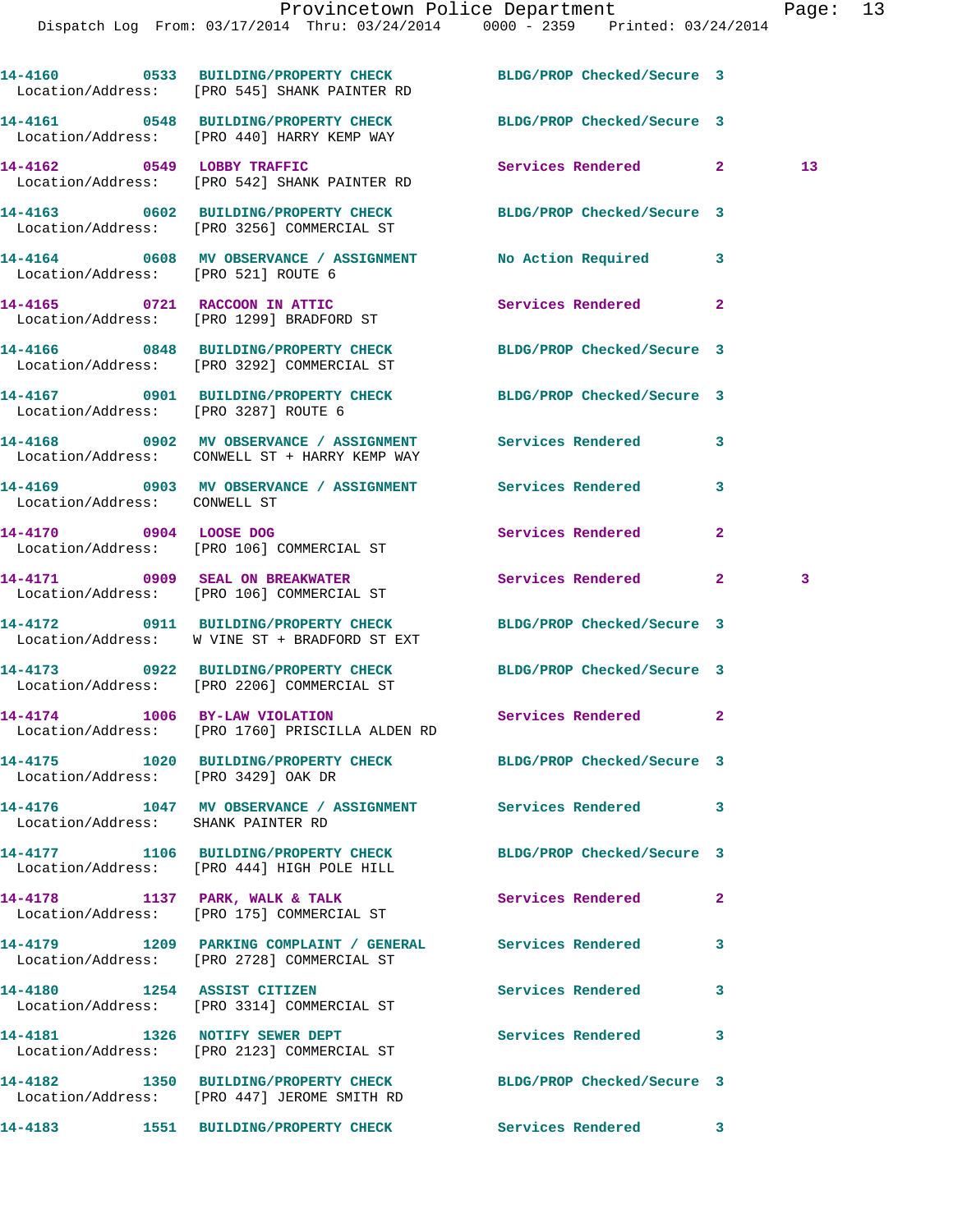|                                      | Provincetown Police Department The Rage: 14<br>Dispatch Log From: 03/17/2014 Thru: 03/24/2014 0000 - 2359 Printed: 03/24/2014 |                                                                                                                                                                                                                                |              |    |  |
|--------------------------------------|-------------------------------------------------------------------------------------------------------------------------------|--------------------------------------------------------------------------------------------------------------------------------------------------------------------------------------------------------------------------------|--------------|----|--|
|                                      | Location/Address: [PRO 2483] COMMERCIAL ST                                                                                    |                                                                                                                                                                                                                                |              |    |  |
| Location/Address: [PRO 2521] ROUTE 6 | 14-4184 1600 MV OBSERVANCE / ASSIGNMENT Services Rendered 3                                                                   |                                                                                                                                                                                                                                |              |    |  |
| 14-4185 1630 MV STOP                 | Location/Address: [PRO 2513] ROUTE 6                                                                                          | Citation/Warning Issued 3                                                                                                                                                                                                      |              |    |  |
|                                      | 14-4186 1642 BUILDING/PROPERTY CHECK BLDG/PROP Checked/Secure 3<br>Location/Address: [PRO 16] MAYFLOWER AVE                   |                                                                                                                                                                                                                                |              |    |  |
|                                      | 14-4188 1701 BUILDING/PROPERTY CHECK BLDG/PROP Checked/Secure 3<br>Location/Address: [PRO 2490] PROVINCELANDS RD              |                                                                                                                                                                                                                                |              |    |  |
|                                      | 14-4187 1703 BUILDING/PROPERTY CHECK<br>Location/Address: [PRO 2490] PROVINCELANDS RD                                         | BLDG/PROP Checked/Secure 3                                                                                                                                                                                                     |              |    |  |
|                                      | 14-4189 1710 MV OBSERVANCE / ASSIGNMENT No Action Required 3<br>Location/Address: CONWELL ST + CEMETERY RD                    |                                                                                                                                                                                                                                |              |    |  |
|                                      | 14-4190 1836 MV OBSERVANCE / ASSIGNMENT Services Rendered 3<br>Location/Address: [PRO 3430] COMMERCIAL ST                     |                                                                                                                                                                                                                                |              |    |  |
|                                      | 14-4191 1907 ASSIST CITIZEN<br>Location/Address: [PRO 542] SHANK PAINTER RD                                                   | SPOKEN TO AND TO A RESIDENCE OF A RESIDENCE OF A RESIDENCE OF A RESIDENCE OF A REPORT OF A REPORT OF A REPORT OF A REPORT OF A REPORT OF A REPORT OF A REPORT OF A REPORT OF A REPORT OF A REPORT OF A REPORT OF A REPORT OF A | 3            |    |  |
|                                      | 14-4192 2021 BUILDING/PROPERTY CHECK Services Rendered 3<br>Location/Address: [PRO 2206] COMMERCIAL ST                        |                                                                                                                                                                                                                                |              |    |  |
|                                      | 14-4193 2025 MV OBSERVANCE / ASSIGNMENT Services Rendered 3<br>Location/Address: [PRO 106] COMMERCIAL ST                      |                                                                                                                                                                                                                                |              |    |  |
|                                      | 14-4194 2130 BUILDING/PROPERTY CHECK<br>Location/Address: [PRO 3259] MACMILLAN WHARF                                          | BLDG/PROP Checked/Secure 3                                                                                                                                                                                                     |              |    |  |
|                                      | 14-4196 2302 ASSIST CITIZEN<br>Location/Address: [PRO 542] SHANK PAINTER RD                                                   | No Action Required 3                                                                                                                                                                                                           |              |    |  |
|                                      | 14-4197 2316 BUILDING/PROPERTY CHECK BLDG/PROP Checked/Secure 3<br>Location/Address: [PRO 530] SHANK PAINTER RD               |                                                                                                                                                                                                                                |              |    |  |
| 14-4199 2346 BAR CHECK               | Location/Address: [PRO 3443] COMMERCIAL ST                                                                                    | No Action Required 2                                                                                                                                                                                                           |              |    |  |
| 14-4200 2351 BAR CHECK               | Location/Address: [PRO 399] COMMERCIAL ST                                                                                     | No Action Required                                                                                                                                                                                                             | $\mathbf{2}$ |    |  |
|                                      | 14-4201 2356 BAR CHECK<br>Location/Address: [PRO 208] COMMERCIAL ST                                                           | No Action Required                                                                                                                                                                                                             | 2            |    |  |
| For Date: $03/23/2014$ - Sunday      |                                                                                                                               |                                                                                                                                                                                                                                |              |    |  |
|                                      | 14-4203 0004 LOBBY TRAFFIC<br>Location/Address: [PRO 542] SHANK PAINTER RD                                                    | Services Rendered 2                                                                                                                                                                                                            |              | 13 |  |
| 14-4204 0039 BAR CHECK               | Location/Address: [PRO 80] CARVER ST                                                                                          | Services Rendered 2                                                                                                                                                                                                            |              |    |  |
|                                      | 14-4206 0053 BAR CHECK<br>Location/Address: [PRO 484] MASONIC PL                                                              | No Action Required                                                                                                                                                                                                             | 2            |    |  |
|                                      | 14-4207 0100 BUILDING/PROPERTY CHECK BLDG/PROP Checked/Secure 3<br>Location/Address: [PRO 175] COMMERCIAL ST                  |                                                                                                                                                                                                                                |              |    |  |
|                                      | 14-4208 0131 BUILDING/PROPERTY CHECK<br>Location/Address: [PRO 2483] COMMERCIAL ST                                            | BLDG/PROP Checked/Secure 3                                                                                                                                                                                                     |              |    |  |
| 14-4209                              | 0135 MV OBSERVANCE / ASSIGNMENT Services Rendered 3<br>Location/Address: [PRO 2577] BRADFORD ST                               |                                                                                                                                                                                                                                |              |    |  |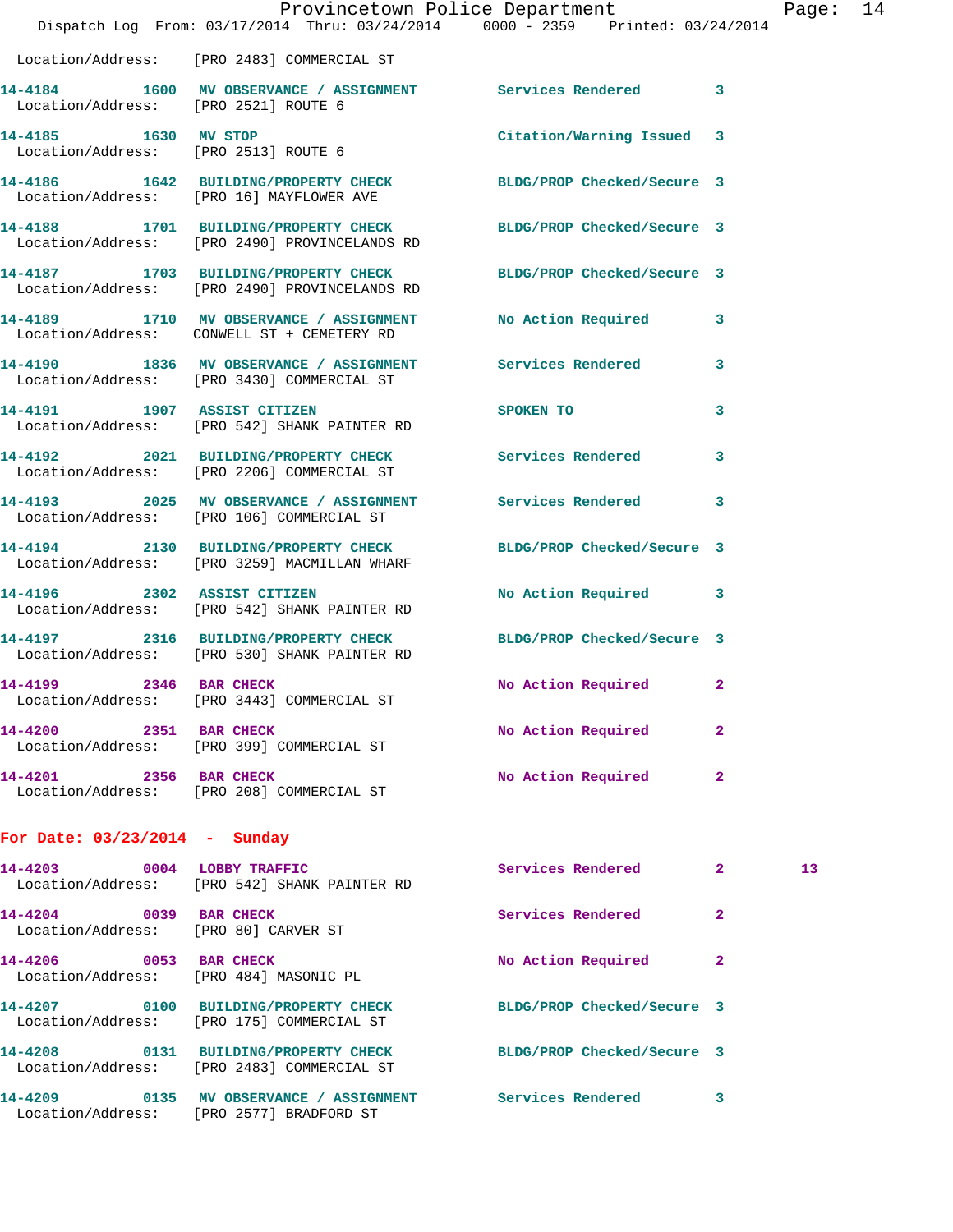|                                        | Dispatch Log From: 03/17/2014 Thru: 03/24/2014 0000 - 2359 Printed: 03/24/2014                                  |                     |                         |   |  |
|----------------------------------------|-----------------------------------------------------------------------------------------------------------------|---------------------|-------------------------|---|--|
|                                        | 14-4210 0136 BUILDING/PROPERTY CHECK BLDG/PROP Checked/Secure 3<br>Location/Address: [PRO 106] COMMERCIAL ST    |                     |                         |   |  |
|                                        | 14-4211 0234 BUILDING/PROPERTY CHECK BLDG/PROP Checked/Secure 3<br>Location/Address: [PRO 3256] COMMERCIAL ST   |                     |                         |   |  |
|                                        | 14-4212 0335 BUILDING/PROPERTY CHECK BLDG/PROP Checked/Secure 3<br>Location/Address: [PRO 182] COMMERCIAL ST    |                     |                         |   |  |
|                                        | 14-4213 0449 BUILDING/PROPERTY CHECK Services Rendered 3<br>Location/Address: [PRO 2898] JEROME SMITH RD        |                     |                         |   |  |
| Location/Address: ROUTE 6              | 14-4214 0548 MV OBSERVANCE / ASSIGNMENT No Action Required 3                                                    |                     |                         |   |  |
|                                        | 14-4215 0624 BUILDING/PROPERTY CHECK BLDG/PROP Checked/Secure 3<br>Location/Address: [PRO 447] JEROME SMITH RD  |                     |                         |   |  |
|                                        | 14-4216 0710 BUILDING/PROPERTY CHECK BLDG/PROP Checked/Secure 3<br>Location/Address: [PRO 1638] COMMERCIAL ST   |                     |                         |   |  |
|                                        | 14-4217 0710 DECEASED RACCOON<br>Location/Address: [PRO 738] BRADFORD ST                                        | Services Rendered 2 |                         | 3 |  |
|                                        | 14-4218 0748 MISSING CAMPAIGN SIGN Services Rendered<br>Location/Address: [PRO 94] BRADFORD ST                  |                     | $\mathbf{3}$            |   |  |
| Location/Address: CONWELL ST           | 14-4219 0815 MV OBSERVANCE / ASSIGNMENT Services Rendered 3                                                     |                     |                         |   |  |
|                                        | 14-4220 0906 NOTIFY DPW/DEAD SEAGULL Services Rendered 3<br>Location/Address: [PRO 129] COMMERCIAL ST           |                     |                         |   |  |
|                                        | 14-4221 0908 BUILDING/PROPERTY CHECK BLDG/PROP Checked/Secure 3<br>Location/Address: [PRO 2206] COMMERCIAL ST   |                     |                         |   |  |
| Location/Address: [PRO 571] ALDEN ST   | 14-4222 0911 BUILDING/PROPERTY CHECK BLDG/PROP Checked/Secure 3                                                 |                     |                         |   |  |
|                                        | 14-4223 0912 ASSIST AGENCY / MUTUAL AID No Action Required 3<br>Location/Address: [PRO 1190] COMMERCIAL ST      |                     |                         |   |  |
|                                        | 14-4224 0941 MV OBSERVANCE / ASSIGNMENT Services Rendered 3<br>Location/Address: BRADFORD ST + HIGH POLE HILL   |                     |                         |   |  |
|                                        | 14-4226 1039 PARK, WALK & TALK<br>Location/Address: [PRO 2500] COMMERCIAL ST                                    | Services Rendered   | $\overline{2}$          |   |  |
| 14-4228    1051    GENERAL INFO        |                                                                                                                 | Services Rendered   | $\overline{\mathbf{3}}$ |   |  |
|                                        | 14-4227 1101 BUILDING/PROPERTY CHECK BLDG/PROP Checked/Secure 3<br>Location/Address: [PRO 444] HIGH POLE HILL   |                     |                         |   |  |
|                                        | 14-4229 1109 MV OBSERVANCE / ASSIGNMENT Services Rendered<br>Location/Address: HARRY KEMP WAY + BREWSTER ST     |                     | 3                       |   |  |
| Location/Address: [PRO 569] WINSLOW ST | 14-4230 1145 MV STOP/VERBAL 89/9, 90/11 VERBAL WARNING                                                          |                     | 3                       |   |  |
|                                        | 14-4231 1244 BUILDING/PROPERTY CHECK BLDG/PROP Checked/Secure 3<br>Location/Address: [PRO 2543] MACMILLAN WHARF |                     |                         |   |  |
|                                        | 14-4232 1327 PARK, WALK & TALK<br>Location/Address: [PRO 105] COMMERCIAL ST                                     | Services Rendered 2 |                         |   |  |
|                                        | 14-4233 1342 BUILDING/PROPERTY CHECK BLDG/PROP Checked/Secure 3<br>Location/Address: [PRO 3317] CEMETERY RD     |                     |                         |   |  |
|                                        | 14-4234 1342 BUILDING/PROPERTY CHECK BLDG/PROP Checked/Secure 3<br>Location/Address: [PRO 3318] CEMETERY RD     |                     |                         |   |  |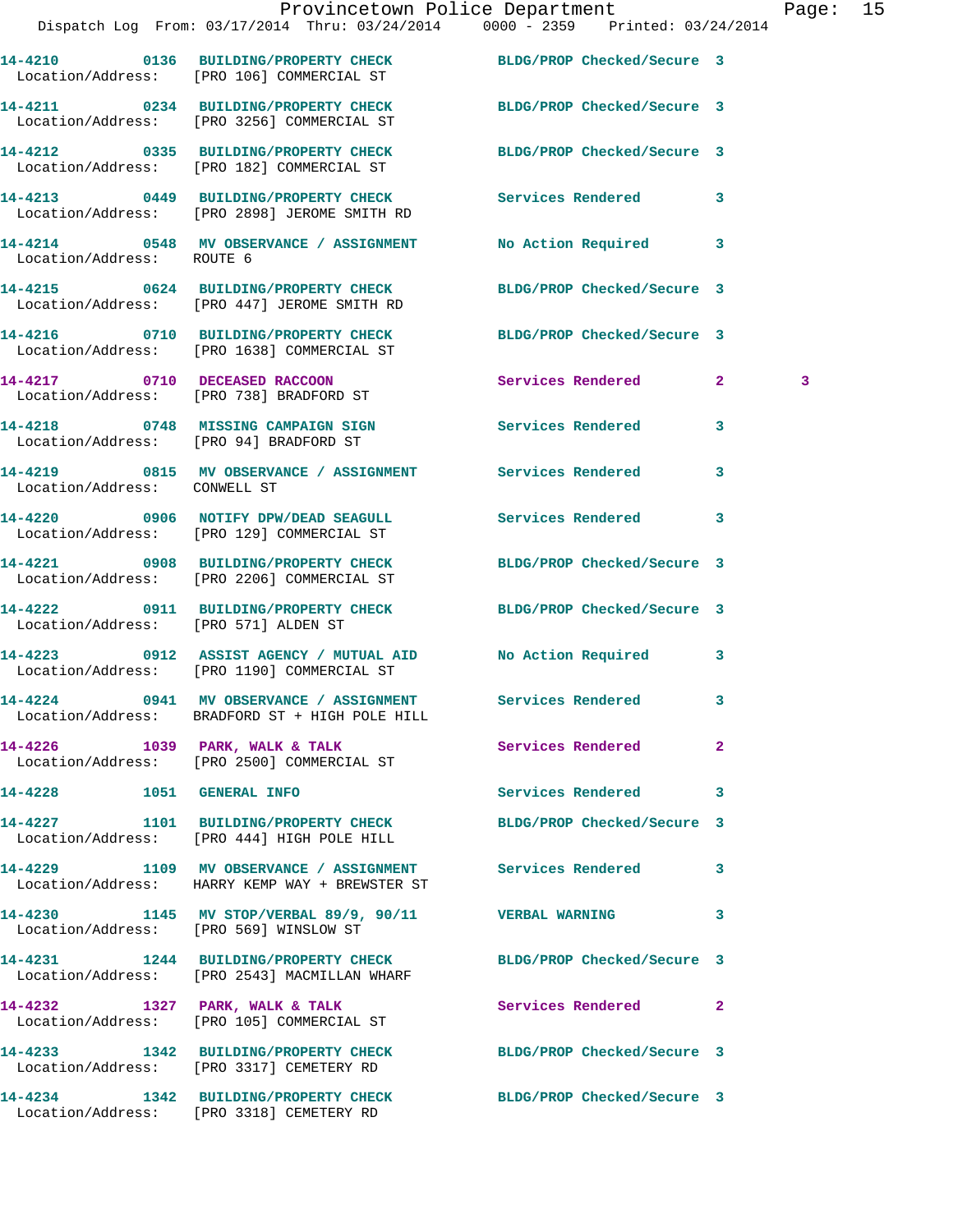| Location/Address: [PRO 2] ALDEN ST   | 14-4235 1401 BUILDING/PROPERTY CHECK BLDG/PROP Checked/Secure 3                                        |                            |   |
|--------------------------------------|--------------------------------------------------------------------------------------------------------|----------------------------|---|
|                                      | 14-4236 1459 VANDALISM<br>Location/Address: [PRO 1421] PLEASANT ST                                     | Services Rendered 3        |   |
|                                      | 14-4237 1544 BUILDING/PROPERTY CHECK<br>Location/Address: [PRO 489] MAYFLOWER AVE                      | BLDG/PROP Checked/Secure 3 |   |
|                                      | 14-4238 1656 BUILDING/PROPERTY CHECK<br>Location/Address: [PRO 3317] CEMETERY RD                       | BLDG/PROP Checked/Secure 3 |   |
| Location/Address: CONWELL ST         | 14-4239 1656 MV OBSERVANCE / ASSIGNMENT Services Rendered                                              |                            | 3 |
| 14-4240 1730 COMPLAINT               | Location/Address: [PRO 3007] HARRY KEMP WAY                                                            | <b>Services Rendered</b>   | 3 |
| 14-4241 1744 RACCOON ON DECK         | Location/Address: [PRO 682] ATKINS MAYO RD                                                             | Services Rendered 2        |   |
|                                      | 14-4242 1908 BUILDING/PROPERTY CHECK<br>Location/Address: [PRO 16] MAYFLOWER AVE                       | BLDG/PROP Checked/Secure 3 |   |
|                                      | 14-4243 1912 BUILDING/PROPERTY CHECK<br>Location/Address: [PRO 2206] COMMERCIAL ST                     | BLDG/PROP Checked/Secure 3 |   |
| Location/Address: [PRO 3287] ROUTE 6 | 14-4244 2049 BUILDING/PROPERTY CHECK                                                                   | BLDG/PROP Checked/Secure 3 |   |
|                                      | 14-4245 2159 BUILDING/PROPERTY CHECK<br>Location/Address: [PRO 3259] MACMILLAN WHARF                   | BLDG/PROP Checked/Secure 3 |   |
| Location/Address: [PRO 3429] OAK DR  | 14-4246  2334 BUILDING/PROPERTY CHECK                                                                  | BLDG/PROP Checked/Secure 3 |   |
|                                      | 14-4247 2354 MV OBSERVANCE / ASSIGNMENT Services Rendered 3<br>Location/Address: [PRO 2868] CONWELL ST |                            |   |

## **For Date: 03/24/2014 - Monday**

|                                        | 14-4248 0005 LOBBY TRAFFIC<br>Location/Address: [PRO 542] SHANK PAINTER RD                                        | Services Rendered 2        |  |
|----------------------------------------|-------------------------------------------------------------------------------------------------------------------|----------------------------|--|
|                                        | Location/Address: [PRO 542] SHANK PAINTER RD                                                                      |                            |  |
|                                        | 14-4250 0023 BUILDING/PROPERTY CHECK BLDG/PROP Checked/Secure 3<br>Location/Address: [PRO 3296] SHANK PAINTER RD  |                            |  |
|                                        | 14-4251  0025 BUILDING/PROPERTY CHECK BLDG/PROP Checked/Secure 3<br>Location/Address: [PRO 1778] SHANK PAINTER RD |                            |  |
| Location/Address: [PRO 891] CONWELL ST | 14-4252 0033 MV OBSERVANCE / ASSIGNMENT Services Rendered 3                                                       |                            |  |
|                                        | 14-4253 0146 BUILDING/PROPERTY CHECK BLDG/PROP Checked/Secure 3<br>Location/Address: [PRO 545] SHANK PAINTER RD   |                            |  |
| Location/Address: [PRO 3287] ROUTE 6   | 14-4254 0247 BUILDING/PROPERTY CHECK                                                                              | BLDG/PROP Checked/Secure 3 |  |
|                                        | 14-4255 0430 BUILDING/PROPERTY CHECK BLDG/PROP Checked/Secure 3<br>Location/Address: [PRO 1638] COMMERCIAL ST     |                            |  |
|                                        | 14-4256 0449 BUILDING/PROPERTY CHECK BLDG/PROP Checked/Secure 3<br>Location/Address: [PRO 444] HIGH POLE HILL     |                            |  |
| 14-4257 0548 MV STOP                   | Location/Address: [PRO 2898] JEROME SMITH RD                                                                      | BLDG/PROP Checked/Secure 3 |  |